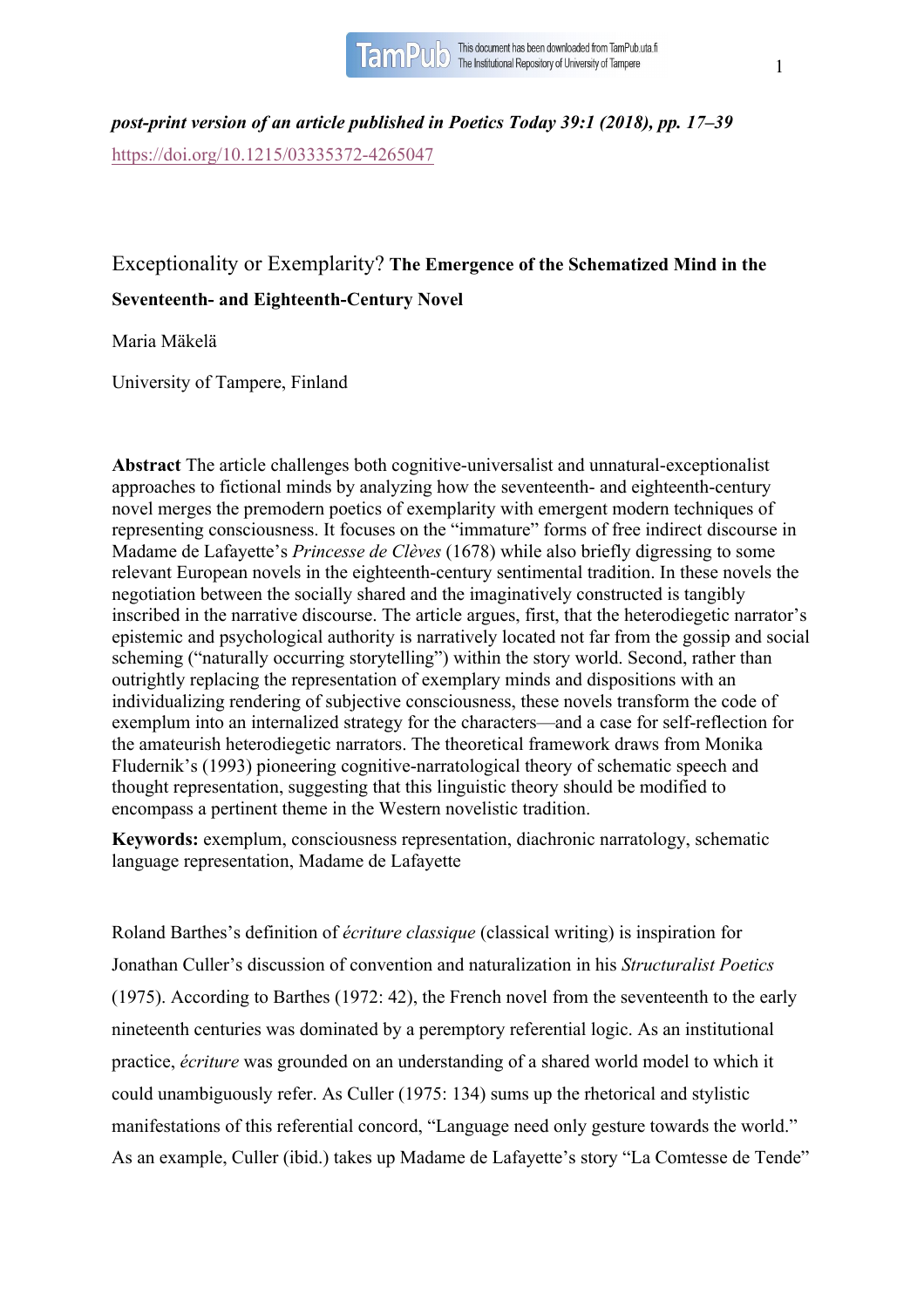(1664), in which the count, upon learning that his wife is pregnant with another man's child, thinks "everything that it was natural to think in such circumstances" (Culler's translation from the French). Here *écriture* takes for granted the contemporary audience's shared understanding of a cuckolded husband's experiential repertoire. Yet Culler's discussion leaves out the illustrative context for this referential nod: "Agité et affligé, comme on peut se l'imaginer: il pensa d'abord tout ce qu'il était naturel de penser en cette occasion; il ne songea qu'à faire mourir sa femme" (Lafayette 1825 [1664]: 289).<sup>1</sup>

In the courtly and sentimental novels of the seventeenth and eighteenth centuries, extreme emotions caused by love and jealousy are typically both *exemplary* and at the same time so unique and transgressive that they cannot be translated into language. A vague and yet apparently exhaustive reference to a schematic emotion can be accompanied by the heterodiegetic narrator's commentary on the ultimate inexpressivity and unreadability of such extraordinary feelings. Peculiarly enough Culler's example, displaying full confidence in referential conventions, is also preceded by a lamentation that seems to cancel the subsequent schematization of the cuckolded husband. Here we have a failed attempt to describe the husband's immediate reaction to his wife's confessional letter: "Mais que ne pensa-t-il point après l'avoir lue! S'il eût eu des témoins, le violent état où il étoit l'auroit fait croire privé de raison, ou prêt de perdre la vie. La jalousie et les soupçons bien fondés préparent d'ordinaire les maris à leurs malheurs; ils ont même toujours quelques doutes: mais ils n'ont pas cette certitude que donne l'aveu, qui est au-dessus de nos lumières" (ibid.: 288). <sup>2</sup> As noted by several Lafayette scholars, in the early modern courtly life from which Lafayette draws her plots, personages, and other cultural codes, emotion was grounded on social maxims and was supposed to follow authoritative exempla (see, e.g., Lyons 1989: 217–36; Muratore 1994: 94–95). Even rage and jealousy had legitimate models that were formed in, for example, letter writing, either fictional or nonfictional. The case of Gabriel Joseph de Lavergne de Guilleragues's *Lettres portugaises* (1669) proves that fictionality made no difference in this respect. Even after being revealed as not written by "Sister Mariana" but by the Count de Guilleragues, the letters continued to be the ultimate model of expression for passionate love (Bray 2003: 29–32; Kauffman 1986: 92–98). If emotions were mere performatives that follow a coded logic of representation, one would expect them to have been easily communicable. However, as is already apparent in the passage cited from "La Comtesse de Tende," the sentimental novel contains a countertradition to schematicity—the convention of the unprecedented and inexpressible experience. This conventional foregrounding of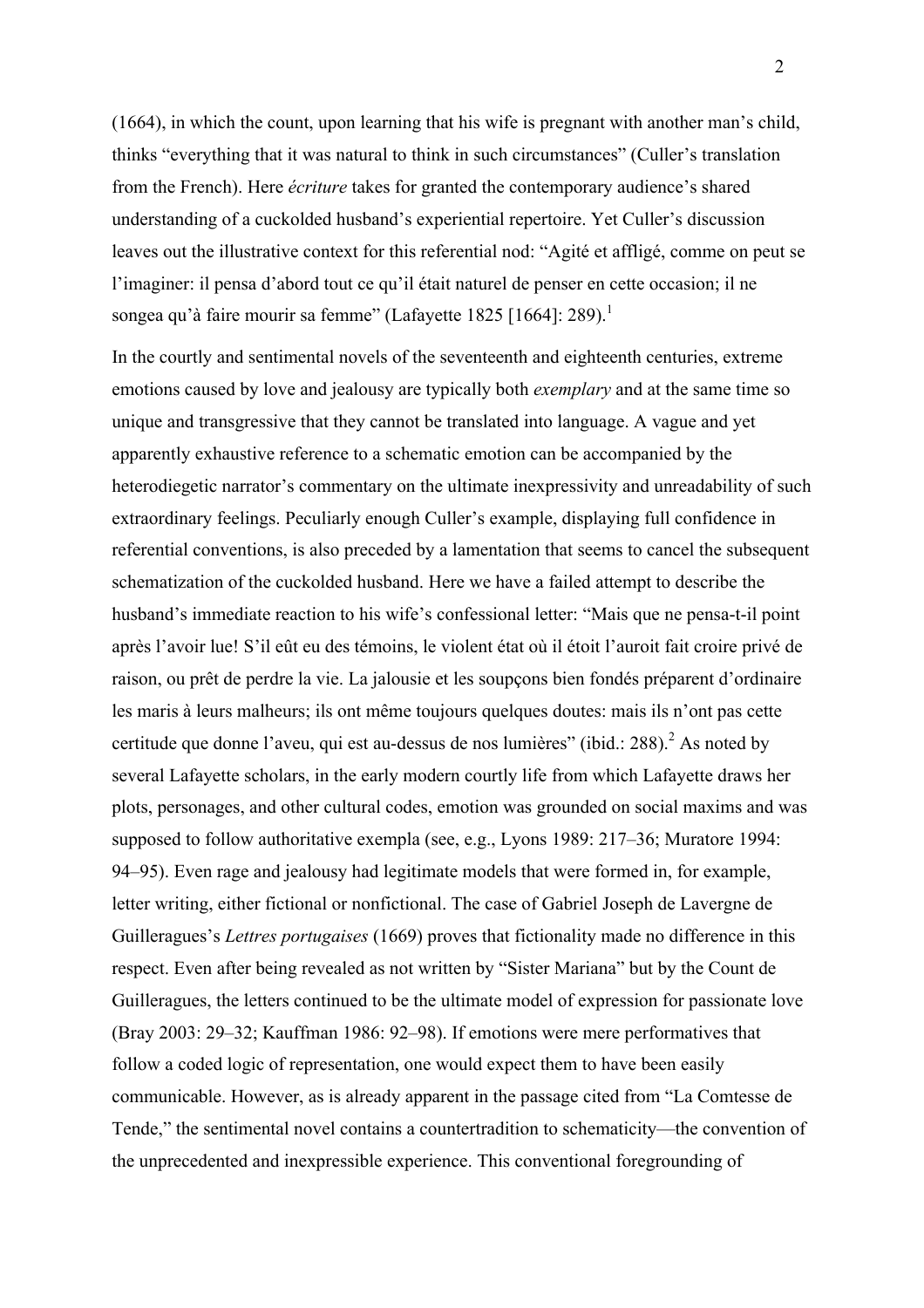unprecedented experience in "La Comtesse de Tende" does not, however, cancel out Barthes's and Culler's notions of *écriture classique* and its consensual reliance on unambiguous referentiality. Rather, it demonstrates how, paradoxically, even experiential idiosyncrasies can be harnessed to serve *vraisemblance* (probability) (see Culler 1975: 138– 60; Genette 1968). The sentimental hero's or heroine's extraordinary emotions are typical and recognizable (in Culler's [1975: 137-8] terms, "naturalizable") precisely because they have a "natural" place in the consensual, classical world order.

How does this oscillation between exemplarity and uniqueness affect the relation between character experience and narratorial knowledge? Let us look again at the Lafayette example. Emblematic of early novelistic narration, the negotiation between the socially shared and the imaginatively constructed is tangibly inscribed in Lafayette's narrative discourse. The count's reaction is evoked through an interrogative interjection ("que ne pensa-t-il point!") only to dissolve into a kind of sociopsychological speculation that anyone knowledgeable about the prevailing social maxims could indulge in. Lafayette's heterodiegetic narrator, while pioneering in its psychological depth of vision and its ability to reinvent courtly chronicles as fictions, is still a draft. Its epistemic and psychological authority is narratively located not far from the gossip and social scheming ("naturally occurring storytelling," Fludernik 1996: 10) within the story world. The above quoted example displays a recurring rhetorical figure in Lafayette's prose—an attempt to imagine a character's state of mind through sociocultural exempla and maxims followed by a construction of a hypothetical courtly focalizer, a witness position (*témoin*) from which to attribute a mental state to the character. Why this recourse to social mind attribution once the narration has already stepped into the realm of fictional invention?

The late seventeenth century and the eighteenth century present narration that is in many senses a *novel in progress*, with its chronicler and witness narrators gradually transforming into novelistic authorities and inventors of verisimilar social realities and with its characters wavering between individual psychology and collective maxims. These novels balance between the premodern tradition of romance and the growing readerships's lust for the private. At this moment in the history of the European novel, the so-called omniscient, heterodiegetic narrator takes its first fumbling steps and makes its first experiments with extensive representations of fictional minds.<sup>3</sup> At the same time the juncture between "natural" social exchange and the specifically literary means for rendering private consciousness is at its most visible, and I would go as far as to claim that this joint is *thematized* in some of the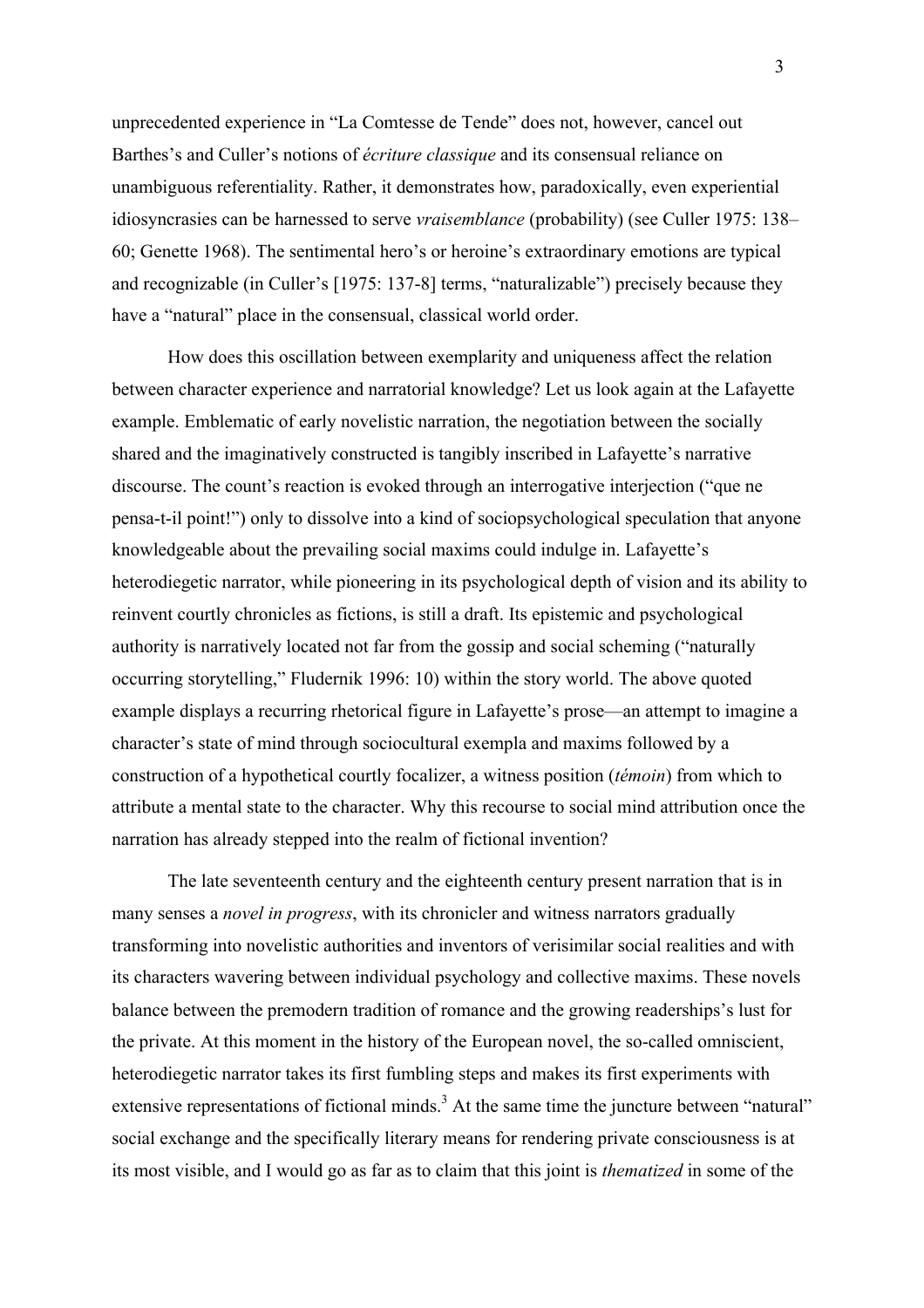pioneering modern novels, as the literary mind-reading game is usually only a short step away from—or only on a *slightly* higher diegetic level than—the gossipy mind-reading games taking place in the storyworlds.

In this essay I will show how this developmental stage of the novel, by exposing intriguing parallels and discrepancies between social, embodied ("natural") intersubjectivity and literary ("unnatural") modes, may affect our theoretical understanding of the nature of fictional minds. My specific theoretical goal is to demonstrate that attention to this technical "immaturity" manifested in the early sentimental and psychological novel opens new dimensions of the ongoing narratological debate between the proponents of unnatural narratology and those of cognitive narratology. The controversy is outlined by David Herman in his introduction to *The Emergence of Mind* (2011), where he criticizes the "exceptionality thesis," by which he refers to the unnaturalizing approach to fictional minds represented by Dorrit Cohn, Brian Richardson, and others, including myself (Herman 2011: 11). Exceptionalists, for Herman, are narratologists on the lookout for specifically literary modes of consciousness representation and who, consequently, highlight the expressive and thematic potential of such features as the nonreferentiality of fiction and the epistemic accessibility of the fictional mind (Cohn), incommunicability (Henrik Skov Nielsen), textuality (Maria Mäkelä), and antimimetic elements of fiction (Richardson). Herman counters the exceptionality thesis from two directions, first by making an "accessibility argument" (ibid.: 18) for the actual human mind, grounding it on the contemporary anti-Cartesian notion of the mind as "readable" from embodied interaction, and second, through his "mediation argument," (ibid.) claiming that the cognitive repertoire with which we make sense of the workings of actual and fictional minds is universal. The context for Herman's critique is a very comprehensive volume on the diachronic evolution of consciousness representation, which, for all the writers in the volume, is inseparable from the general cognitive and cultural changes in the human mind. Thus this field-shaping contribution to the diachronic study of fictional minds by the cognitive-narratological camp ranges pronouncedly against both unnatural narratology and the classical study of the linguistic modes of consciousness presentation of the Cohn type (critiqued by the cognitive narratologist Alan Palmer [2004: 30–31] under the rubric of the "speech category approach").

Unimpeded by the cognitivist critique of discourse centeredness, I will mainly deal with the early, emergent forms of free indirect discourse in Lafayette's *Princesse de Clèves* (2005 [1678]) with some digressions into exemplary European sentimental novels of the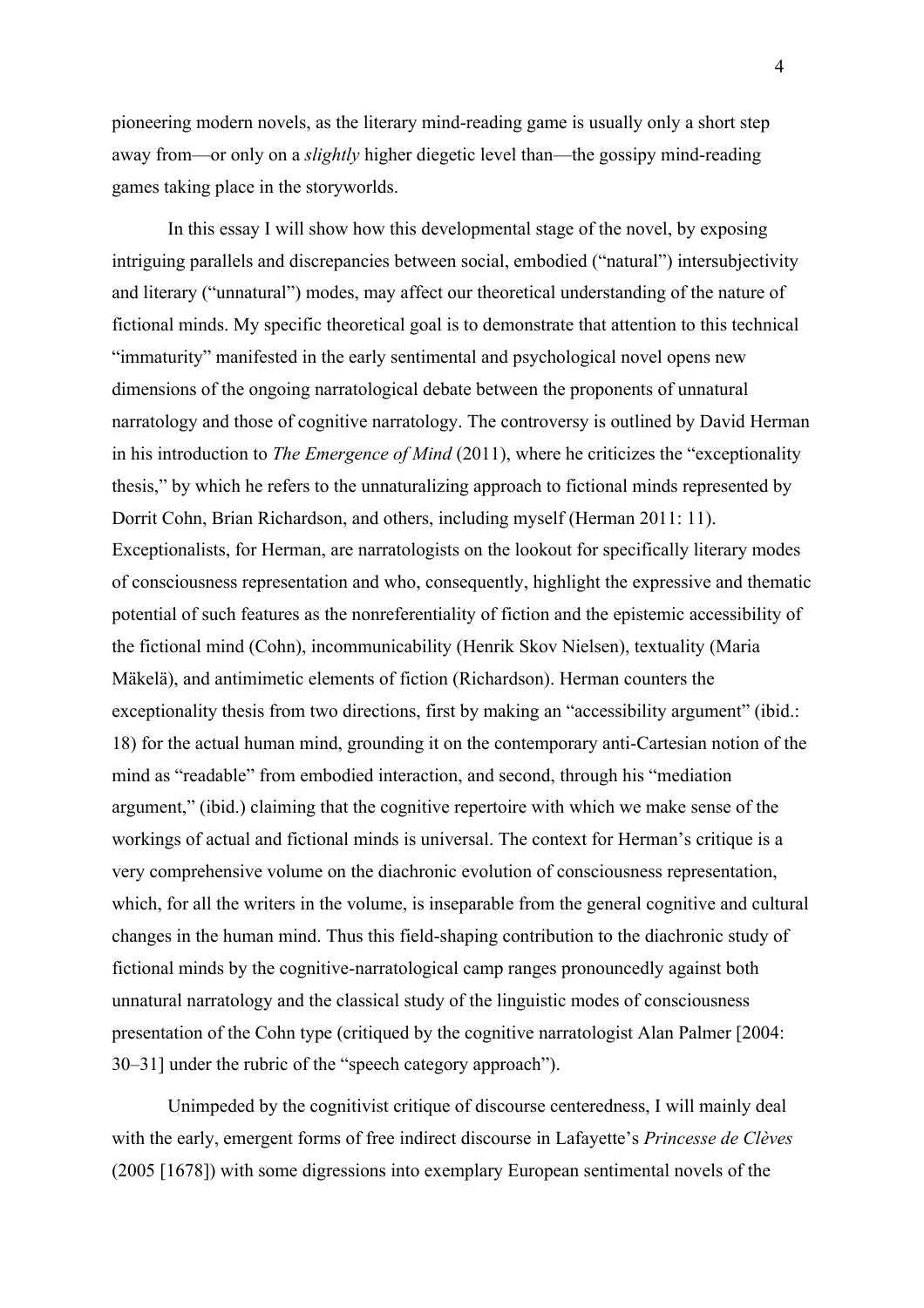eighteenth century to discuss the clash between the premodern poetics of exemplarity and modern consciousness representation. I argue that the seedbed for those novelistic conventions considered to provide a maximum amount of figural subjectivity and a maximum amount of novelistic invention is the *schematization of consciousness*. The embryonic free indirect discourse—still bearing traces of its early epistolary prototypes (see Bray 2003; Mäkelä 2011)—is the ultimate locus for schematized consciousness representation. Its alleged origin lies ambivalently between the not-yet-omniscient narrator, the character as an incomplete individual, and the almost all-knowing society—all in search of inimitability but finally driven to settle for schematicity. Rather than straightforwardly replacing the premodern representation of exemplary minds and dispositions with an individualizing rendering of subjective consciousness, these novels transform the code of exemplum into an internalized strategy for the characters—and a case for self-reflection on the part of the amateurish heterodiegetic narrators.

With this reading I hope to challenge both cognitive-universalist and unnatural-exceptionalist approaches to novelistic consciousness representation as I seek to deconstruct the limit between social and novelistic imagination. In the seventeenth- and eighteenth-century novel, the emergent consciousness representation grounded on narratorial privilege materializes the process whereby "natural" enactment of fictional emotions gets "unnaturally" complicated in the novelistic process of verbalization and invention. For the purposes of textual analysis, I draw my theoretical framework from Monika Fludernik's (1993) pioneering cognitive-narratological theory of schematic speech and thought representation, a contribution that merits more critical attention than it has hitherto received. According to Fludernik, the linguistic consequence of our prototype-oriented ways of sense making is that a reproduced speech or thought is not, by definition, faithful to the original utterance but is instead a schematized approximation (a "fiction," as Fludernik ventures) drafted according to situational and narrative frames. In other words, when we want to evoke a discourse within discourse, we end up communicating utterances that would have been *typical*, *likely*, and *plausible* in the evoked discursive context. Fludernik does not look into the thematic potential of the schematized representation of another voice in fiction, which opens a critical gap that I have tried to fill in some of my previous studies (Mäkelä 2006, 2011) and will target with this essay as well.

As the primary test case, *La Princesse de Clèves* provides a refreshing recontextualization of "exceptionality" in contrast to the notion Herman advances in his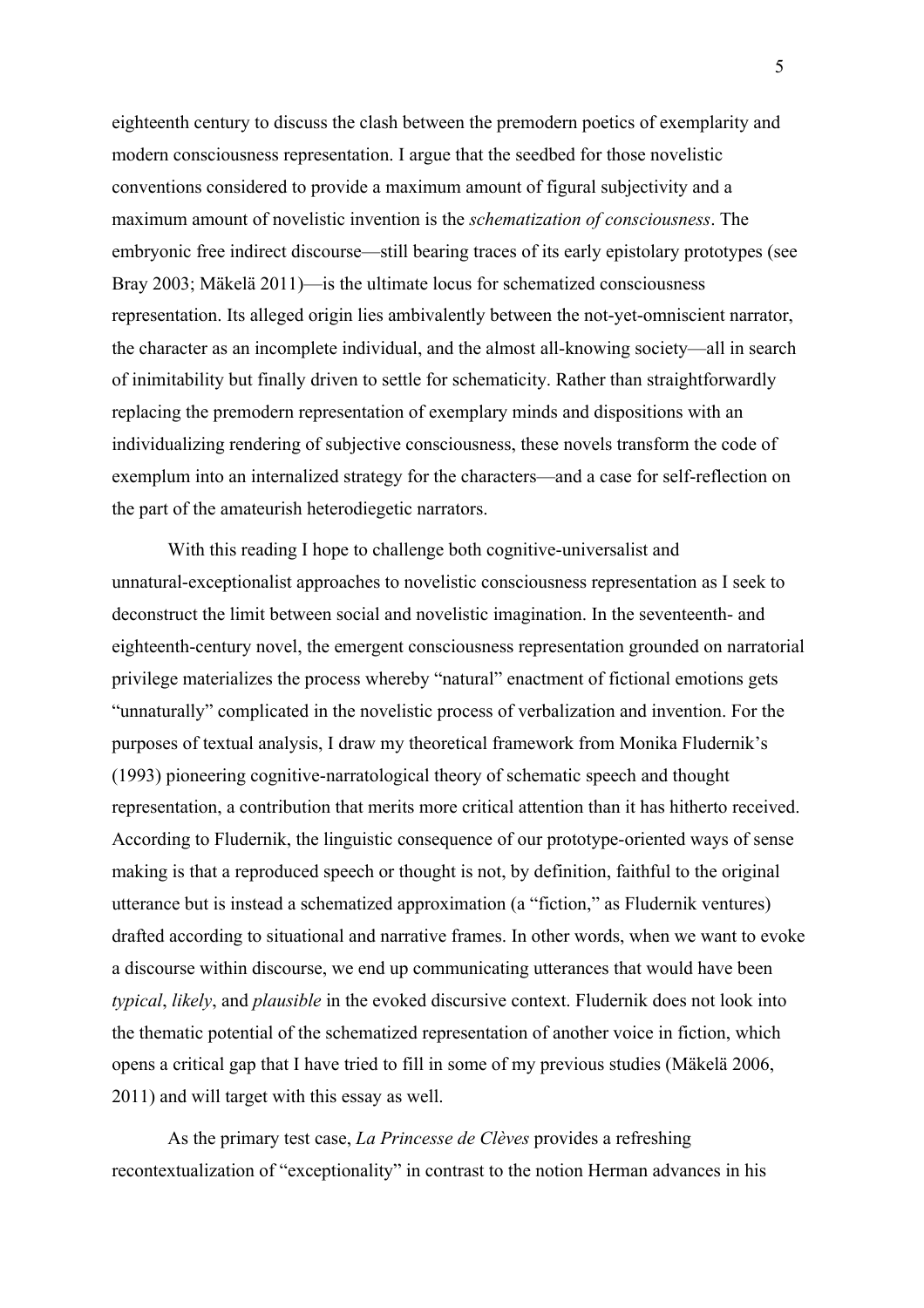critique of classical and unnatural approaches to fictional minds. The novel's narration, its plot, and the very personality of its heroine are all established as both *exemplary* and *exceptional* in the Western canon. As maintained throughout modern Lafayette scholarship and famously demonstrated by Gérard Genette (1968) in his essay on *vraisemblance*, *La Princesse de Clèves* is the indisputable point in the development of the early novel at which it turns away from the universal and toward the particular. This struggle finds its culmination in the princess's extraordinary confession to her husband of her love for the Duc de Nemours and her final retreat to a monastery after her husband has died of jealousy, moral actions that the contemporaries of Lafayette condemned outright as *invraisemblable* (ibid.: 8). A canonical interpretation of the princess's social nonconformity turns her moral actions into an allegory of emerging individuality and thus of the birth of individuated novelistic interiority (see, e.g. François 2008: 84–85).

Consequently, my rationale for the selected examples is also a synthesis of exceptionality and exemplarity. I wish to respond to Fludernik's (2003) call for a diachronic narratology, but instead of managing to offer an exhaustive account of the development of the fictional mind in the European novel, I choose to concentrate on what I believe narratology is in fact best suited to do—the analysis of exemplary passages of narrative discourse that can, in their language and structure, encapsulate diachronic change. I refer to this potential when characterizing especially *La Princesse de Clèves*—but also to some degree the emerging modern novel of the seventeenth and eighteenth centuries at large—as a *work in progress*. From the point of view of a twenty-first century reader, many narrative situations balancing between classicist regularity and romanticist irregularity of emotion (cf. François 2008: 85) exemplify the diachronic movement in their very synchronic form precisely because they are not completely at home in either of these traditions. Thus any straightforward account of linear, imminent evolution in literary forms will fail to do justice to this irresolvable tension between the schematicity and fidelity models at work in renderings and interpretations of fictional consciousness—all the more so, as much of the research I have done on consciousness representation points to the fluctuating presence of such a tension *throughout* the history of the novel (e.g., Mäkelä 2006, 2011).

Another available literary-historical narrative besides the formalist-evolutionary trajectory is the reciprocity model adopted, for example, in Herman's *Emergence of Mind*. This perspective views the history of the novel as an exchange between novelistic conventions and the culturally prevailing models of subjectivity. It seems evident to me that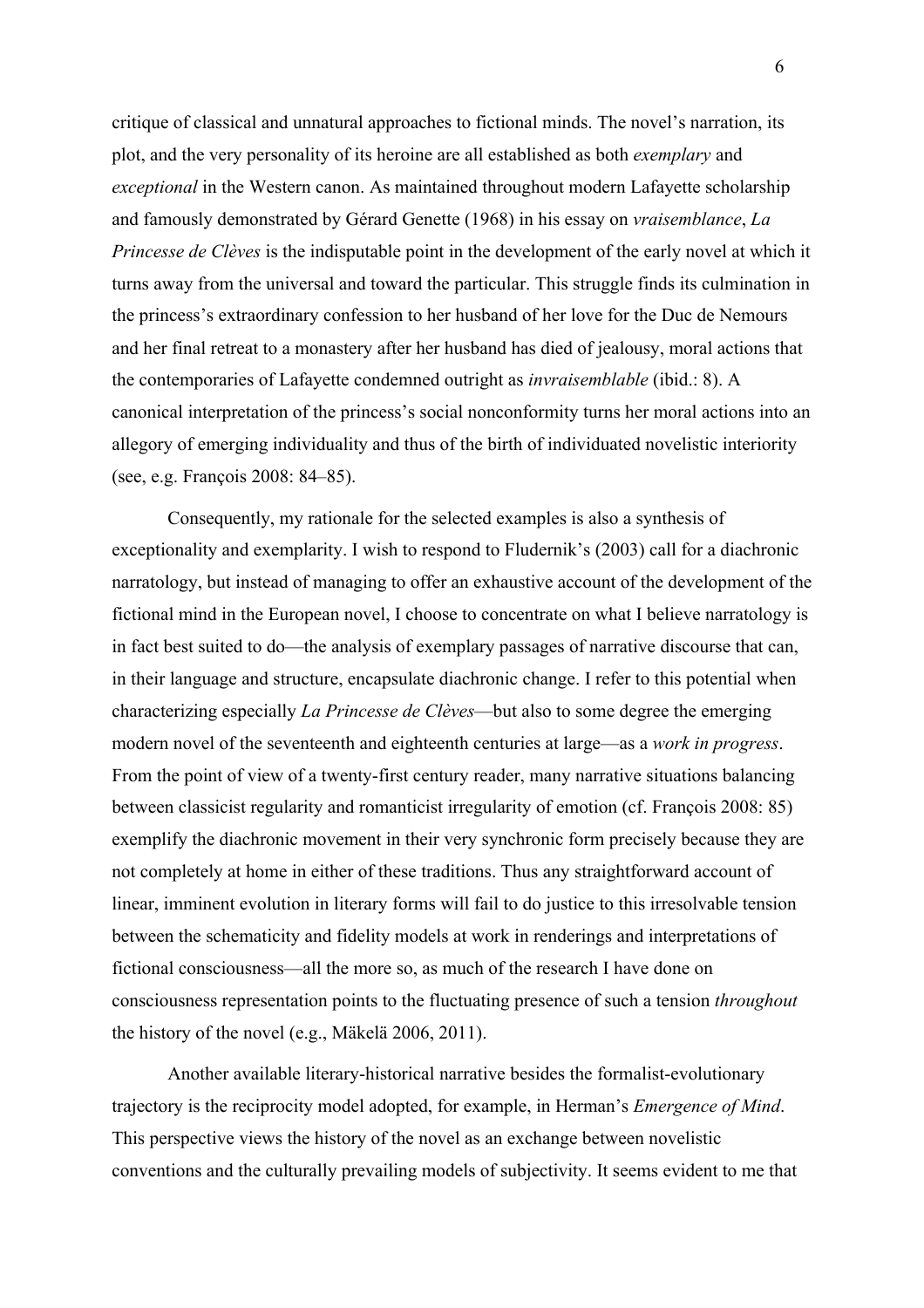precisely this contextualizing model is the truthful description of literary-historical change. It is, however, another thing to construct a model of historical causality that would authorize a method called "diachronic narratology." Brian McHale's (2012: 123) astute critique of *The Emergence of Mind* exposes the inherent methodological vicious circle in the reciprocalexternalist approach to literary consciousness representation: "The evidence of historical changes in consciousness is being adduced from the very same textual sources that are then explained *in terms of* those historical changes." In the following I will have some recourse to general notions of the social and cultural codes of the seventeenth and eighteenth centuries with regard to subjectivity and emotions, especially those of courtly life, but only as they are characterized in the literary-historical scholarship. My ultimate aim is to analyze the history of the novel in the light of the synchronicities of form.

#### *La Princesse de Clèves* **I: Ballroom Mind Attribution**

I like to envisage Robert Alter sharing my interest in emblematic textual occurrences of diachronic change when he suggests that the celebrated ball scene in *La Princesse de Clèves*  marks the birth of modern novelistic techniques. The fateful scene, singled out by Alter and dozens of other scholars before and after him, presents the first meeting between the princess and Nemours, but it also marks the beginning of fictional invention, as thus far the narrative has mainly followed the referential conventions of a chronicle, relying on actual events and the personages of the sixteenth-century French court of Henry II.

Le bal commença et, comme elle dansait avec M. de Guise, *il se fit un assez grand bruit vers la porte* de la salle, comme de *quelqu'un* qui entrait et à qui on faisait place. Mme de Clèves acheva de danser et, pendant qu'elle cherchait des yeux quelqu'un qu'elle avait dessein de prendre, le Roi lui cria de prendre celui qui arrivait. Elle se tourna et vit un homme qu'elle crut d'abord ne pouvoir être que M. de Nemours, qui passait par-dessus quelques sièges pour arriver où l'on dansait. Ce prince était fait d'une sorte qu'il était difficile de n'être pas surpris de le voir quand on ne l'avait jamais vu, surtout ce soir-là, où le soin qu'il avait pris de se parer augmentait encore l'air brillant qui était dans sa personne; mais il était difficile aussi de voir Mme de Clèves pour la première fois sans avoir un grand étonnement. (Lafayette 2005 [1678]: 34; my emphasis $)^4$ 

As Alter (1989: 185–88) notes, from a literary-historical point of view, a striking change of mode takes place as the princess's moment-to-moment perceptions become the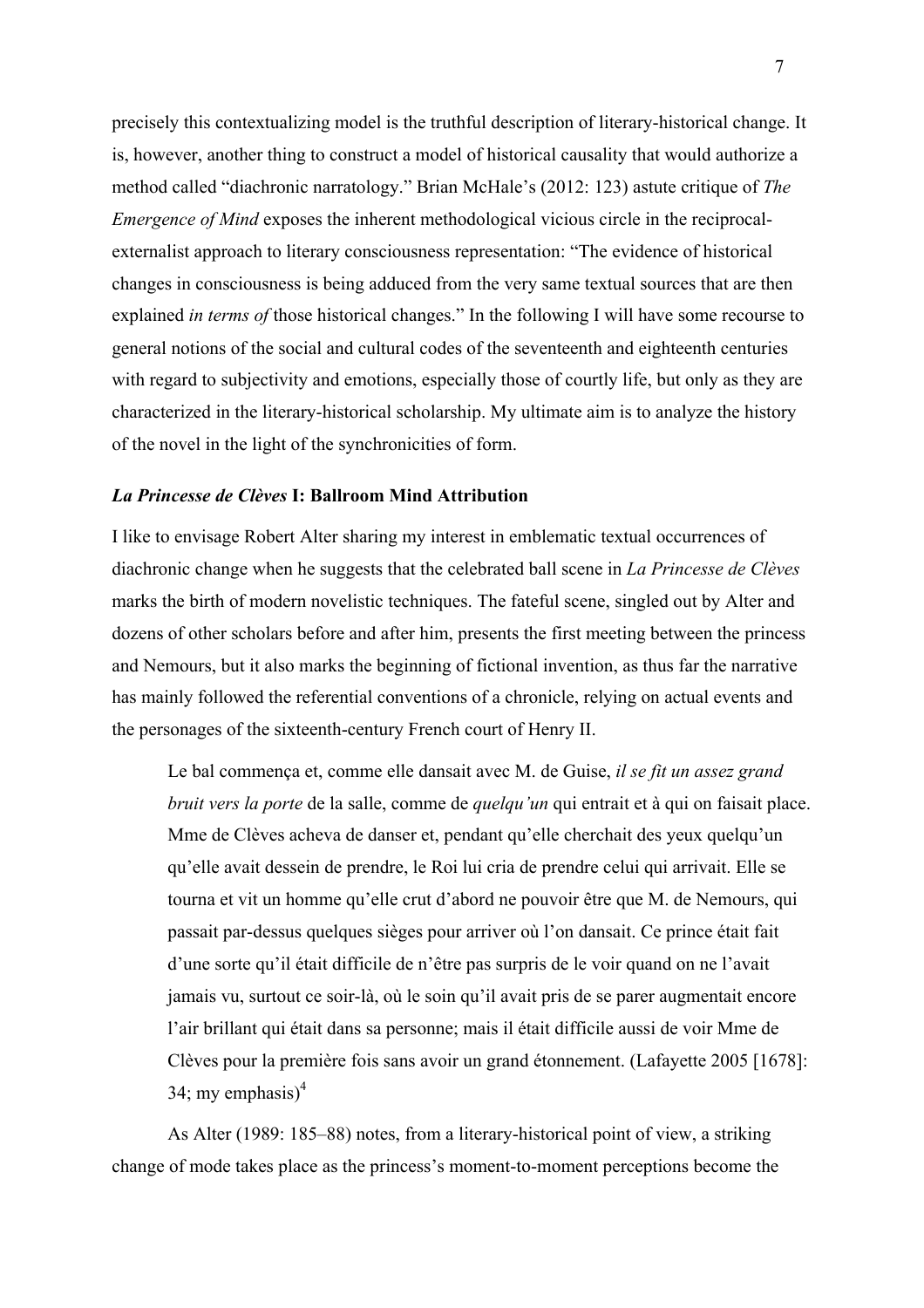focus of narration. Up until now Lafayette's narrator has restricted herself to the role of a courtly observer—a position that the actual author herself held at the court of the Sun King, Louis XIV. The scene emblematizes the beginning of the modern psychological novel for generations of scholarship because the only person to "be taken aback" is the princess, as everyone else in the ballroom is already acquainted with Nemours's good looks. Thus the scene can be read as internally focalized, the perspectivization being signaled by a description of the princess's sensory and epistemological stance: the noise at the door, "someone" coming, the delicious detail of Nemours bouncing athletically over the chairs, and the emotional shock that, in terms of early modern psychology, undoes rational judgment (see, e.g., McClure 2007).

However, are we in fact moving from external to internal focalization? The narrator reports that "it was difficult *not to be taken aback on seeing him when one had never seen him before*," which, in terms of courtly sentimental education, is an educated guess, since presumably everyone besides the princess is already familiar with Nemours's looks. Is this point of view not simply a construction by the *société* (society), whose members are all anticipating this encounter between the two most attractive characters in the court, with the king actually staging the whole scene by making the couple dance together? In terms of contemporary narratology, the encounter is not only internally focalized, it actually embeds two levels of focalization. We get the court's perception of Nemours's and the princess's perceptions of each other. Paradoxically, it is exactly this multilayered system of focalizations that *naturalizes* the narrative setup, since no omniscience and no invention is needed to attribute mental states to characters. The narrator could just as well be an observant member of the court, like the jealous Chevalier de Guise, registering the external signs of emotions—and even more importantly, constructing the psychology of the scene with the help of courtly romantic codes:

Le chevalier de Guise, qui l'adorait toujours, était à ses pieds, et ce qui se venait de passer lui avait donné une douleur sensible. Il le prit comme un présage que la fortune destinait M. de Nemours à être amoureux de Mme de Clèves; et, soit qu'en effet il eût paru quelque trouble sur son visage, ou que la jalousie fît voir au chevalier de Guise au-delà de la vérité, il crut qu'elle avait été touchée de la vue de ce prince. (Lafayette 2005  $[1678]$ : 35)<sup>5</sup>

Such evidence of naturally occurring courtly mind attribution behind a seemingly internalized novelistic scene could easily be used to argue against the exceptionality thesis. If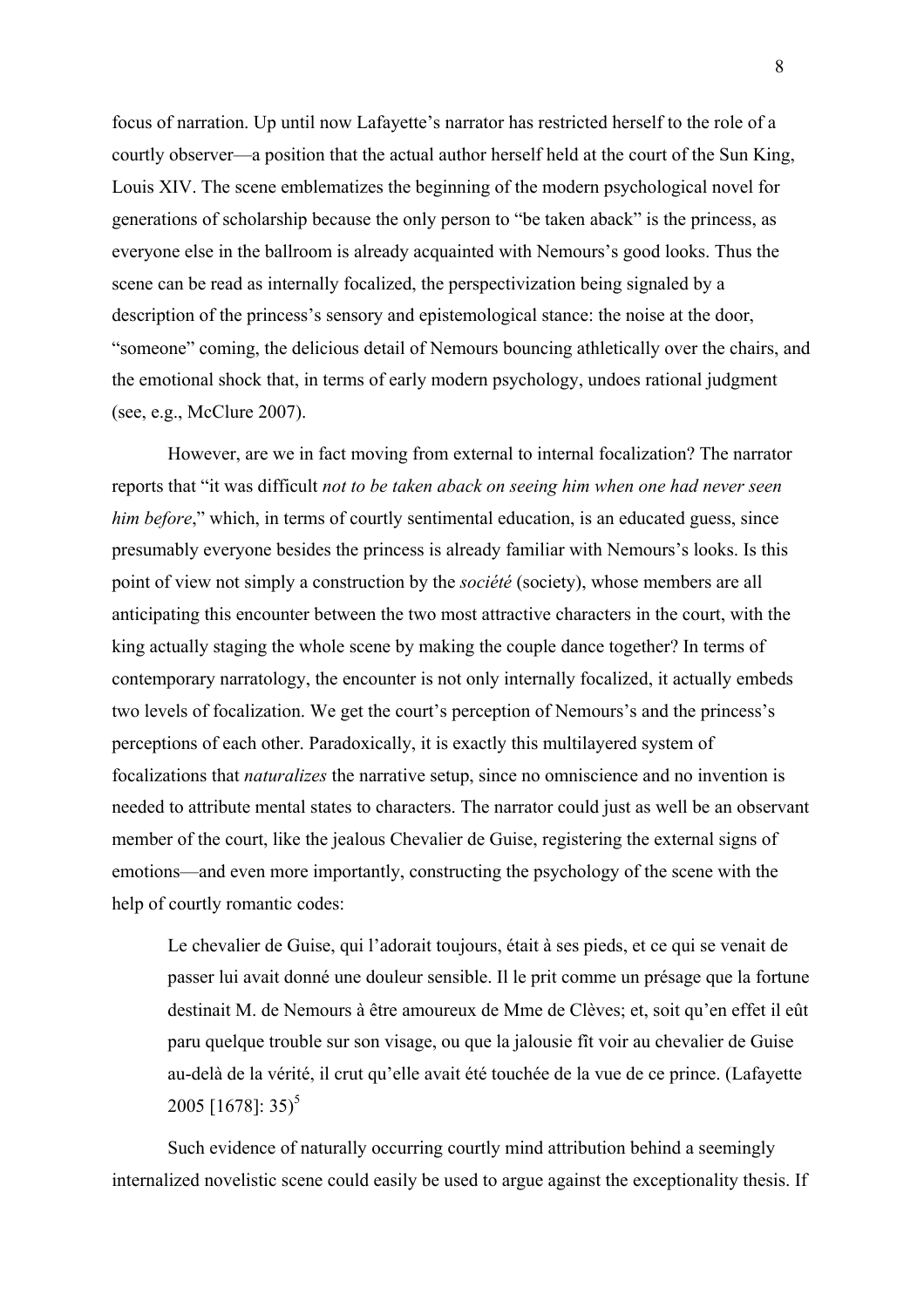already the emergence of the psychological novel is firmly grounded on embodied intersubjectivity ("Whether her face had really betrayed") and sociocultural scripts—such as the classical notion of desire, dictated by (public) myth rather than (private) individual psychology ("fate meant M. de Nemours to fall in love" [see Greenberg 1992: 24–26])—then why adhere to the modern "fidelity" model, which insists on privileged narratorial access to the private mind? Indeed, this reading lends support to both Herman's accessibility argument and his mediation argument. The "courtly mind" appears just as readable in the diegetic story world as at the extradiegetic level of narration, and it makes sense to conclude that the members of the court, the chronicler narrator, and the implied contemporary (in all probability courtly) reader would share the frames and scripts with which to interpret the scene. Furthermore, if expressions of both real-life and literary experience lack origin and authenticity, both are formed by previous examples, and the available examples may just as well be fictional as real, then what is left to constitute the privileged domain of knowledge for the emergent omniscient narrator? From a premodern perspective, the scene between the princess and Nemours, in all its apparent extraordinariness, is but a rehearsal of a classical setup anticipated by the court.

The fact that not only one's conduct but also one's experiential domain in the sixteenth- and seventeenth-century courtly life was dominated by *exemplaires* —and thus based on an imitation of superior examples—renders any classical narratological approach based on subjectivity markers insufficient. The inherent external-internal binary nature of classical narratological reasoning has been reworked not only by first- and second-wave cognitivists concentrating on the distributed and the embodied mind but also by "diachronists" who have been efficient in ferreting out extracanonical test cases from centuries ignored by previous narratological scholarship. The premodern evidence does not, however, seem to unconditionally support the enactivist paradigm and its ahistorical claim for cognitive universals (see, however, Fludernik 2014). Eva von Contzen (2015) challenges the universality of Palmer's (2010) "social minds" theory by demonstrating how collectives in medieval texts form primarily functional, not "intermental," units and how the exemplarity of a character translates into a shared experience among readers and not among the characters in the storyworld. A mere diachronic expansion of the corpus reveals the underlying (modernist) internalist logic of cognitive narratology's seemingly externalist approach to narratives. Although Palmer concentrates on the externally "readable" signs of cognitive mental functioning, the ultimate object of knowledge is the modern mind within the text, not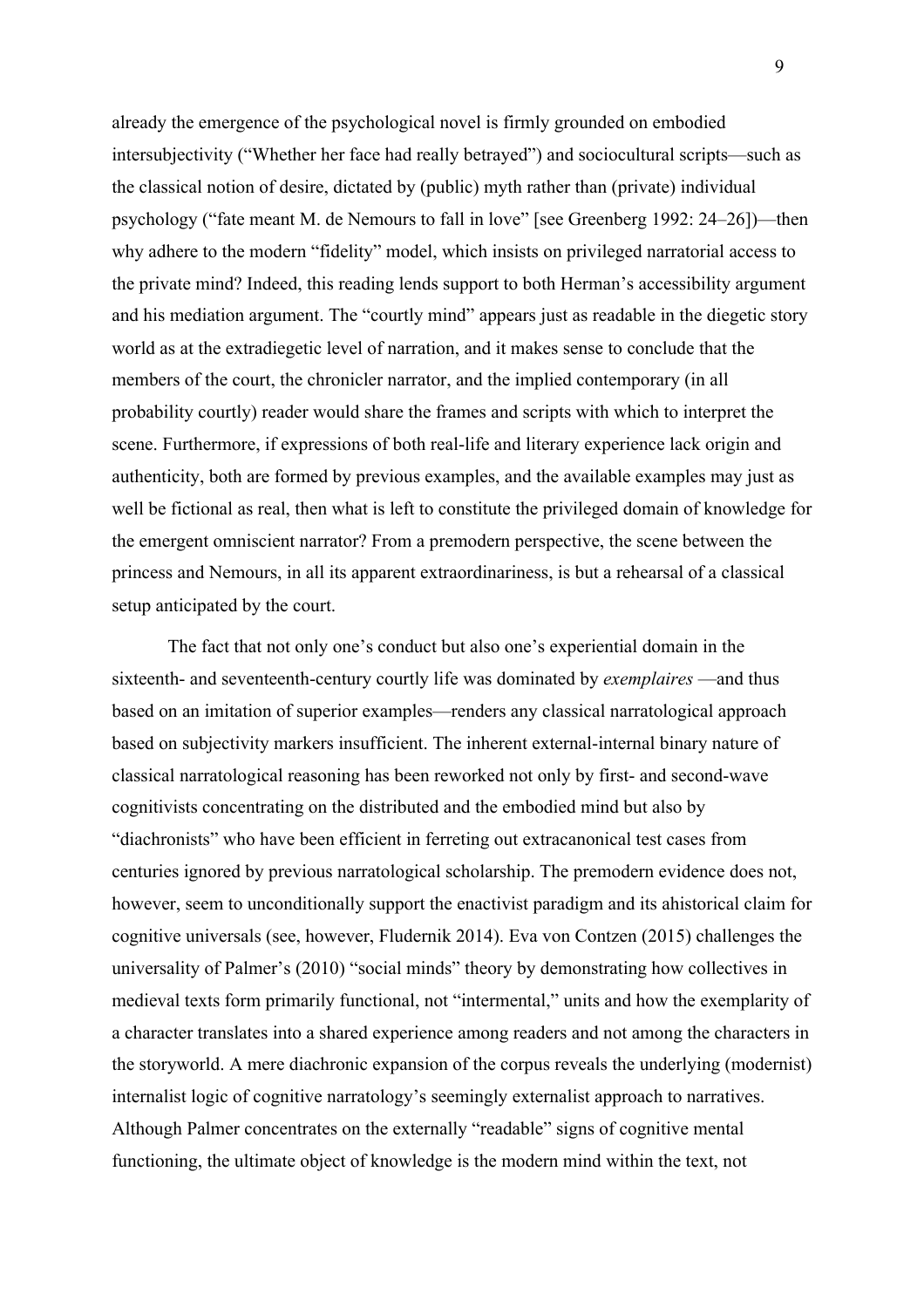collective subjectivity in action (von Contzen 2015).<sup>6</sup> Much the same critique could be presented based on the evidence from the early modern novel, since neither in the courtly romance nor in the later forms of the sentimental novel does the private mind provide a genuine counterpoise to social life, as it later did in the bourgeois novel, in spite of the fact that in these novels a considerable amount of energy is invested in maintaining appearances and disguising one's reactions.

Von Contzen's (ibid.: 149) juxtaposition of exemplarity with cognitivist mind attribution theories is also valuable in the context of the seventeenth- and eighteenth-century novel: "The concept of exemplarity implies that a character who functions as a model is both very much alike the group or category to which she belongs and at the same time different because outstanding." *La Princess de Clèves* is a genuine embodiment of this medieval category. The novel ends with the narrator stating that "her life"—meaning primarily the famously unlikely acts of confession and retreat—"left inimitable examples of virtue" (Lafayette 2008: 156). However, as duly noted in Lafayette scholarship (see, e.g., Brooks 1993: 31–32; Muratore 1994: 99–101; Prince 1992: 49), the princess is ultimately capable of escaping exemplarity and becoming an *individual*—if not in her mentality then at least in her actions. She even shows self-awareness of her pioneering role. When discussing the rumors about her confession of her love for Nemours, her husband suggests that she may have mistaken some other virtuous woman for herself in some exemplary confessional story she had heard circling around the court. However, the princess replies: "Il n'y a pas dans le monde une autre aventure pareille à la mienne; il n'y a point une autre femme capable de la même chose. Le hasard ne peut l'avoir fait inventer; on ne l'a jamais imaginée et cette pensée n'est jamais tombée dans un autre esprit que le mien" (Lafayette 2005 [1678]: 135).<sup>7</sup> The protagonist's remark is ironically metafictional, because another effort to overcome preset psychological parameters takes place on the extradiegetic level of narration. The fact that the princess and her psychological profile are indeed the only products of pure invention and imagination in the novel makes her an *exemplum* of the narrative struggle to find a verbal expression for emerging modern individualism. I propose that this struggle between exemplarity and exceptionality—as well as between "natural" mind attribution and novelistic representation of consciousness—manifests itself at the level of narration as agential indecision.

The first type of agential indecision relates to perception and is exemplified by the ballroom scene. Ambivalence in focalization is created both horizontally, between diegetic agents (who is focalizing when—the princess, Nemours, the court as a collective, Guise?),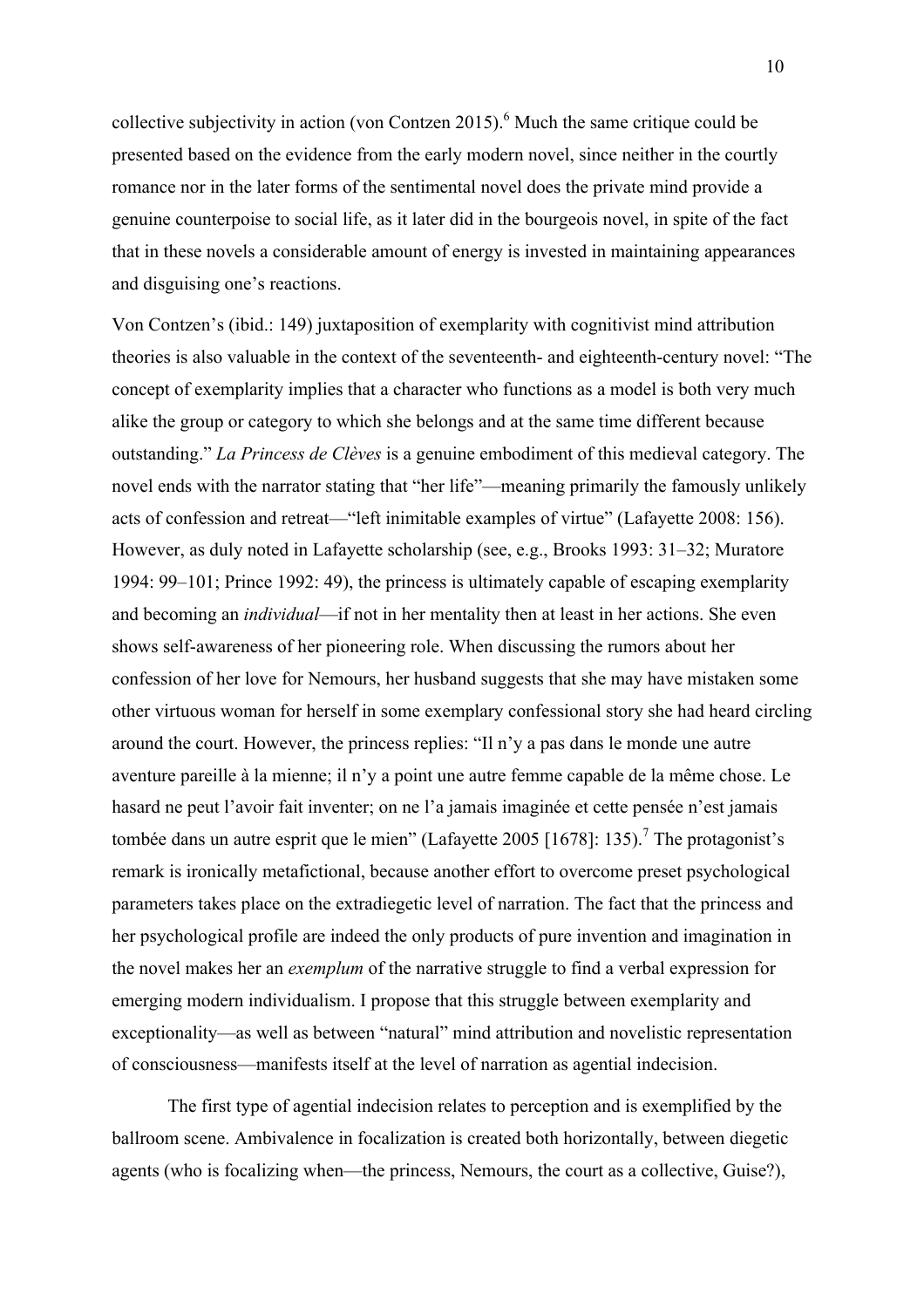and vertically, between the intradiegetic and the extradiegetic levels (courtly mind attribution vs. the privileged internal perspective of the omniscient narrator, an interpretation that Alter and many other scholars maintain). Von Contzen (2015: 149), in arguing that the reading of medieval texts is not about social minds, suggests that exemplarity relocates experience in the reading audience, since the hero's singularity is interpreted as being representative. *La Princesse de Clèves* dramatizes the characterological, narratorial, and readerly ambivalence between medieval exemplarity and novelistic experientiality by mirroring readerly activities within the storyworld. In the ballroom scene the Chevalier de Guise occupies the place of the seventeenth-century courtly reader both by adhering to the socially shared, classical and mythical script of desire and by trying to read the singular workings of the princess's mind.

Another famous scene depicts Nemours spying on Mme de Clèves, while a nobleman recruited by M de Clèves is in turn stalking Nemours. This perspectival setup thematizes the similarities and differences of characterological and narratorial mind attribution. The privileged positions of the spies, with their nonreciprocal gazes, mimic the privileged positions of the novelistic narrator and her audience, while the narrator, again overwhelmed by the inexpressibility of Nemours's sensations ("It is impossible to express what M. de Nemours felt at this moment" [Lafayette 2008: 128]), adheres to a schematization of his experience through linguistic impersonation ("To see a woman he adored in the middle of the night . . . to see her, without her knowing he was there" [ibid.]). The concluding remark about how unprecedented this experience is ("What lover has ever enjoyed or even imagined such delight?" [ibid.]) then reverts to the impossibility of verbalizing the experience.

What no one has ever experienced or even imagined before cannot be expressed, because there is no ready emotional and expressive schema for it. Again, the heterodiegetic narrator is only a small step ahead of the epistemological stance of an intradiegetic agent (a spy or a *témoin*), albeit here the modern problem of the narrator *knowing* the thoughts of her character is much less pertinent than the problem of *verbalization* reflecting the early modern contradiction between exemplarity and exceptionality. Lafayette's narrator is not *withholding* information on the character's experience (in the sense originally theorized in Sternberg 1978) but instead wavers between shared, classical codes of emotion and the new novelistic individuality. The narrator's relation to her character's interiority is more a matter of recognition and frame application than of faithful representation of a "knowable" content.

On many occasions the story-internal "readers" of interiority in Lafayette's narration remain hypothetical constructs, or a hypothetical perceiver is erected alongside an actual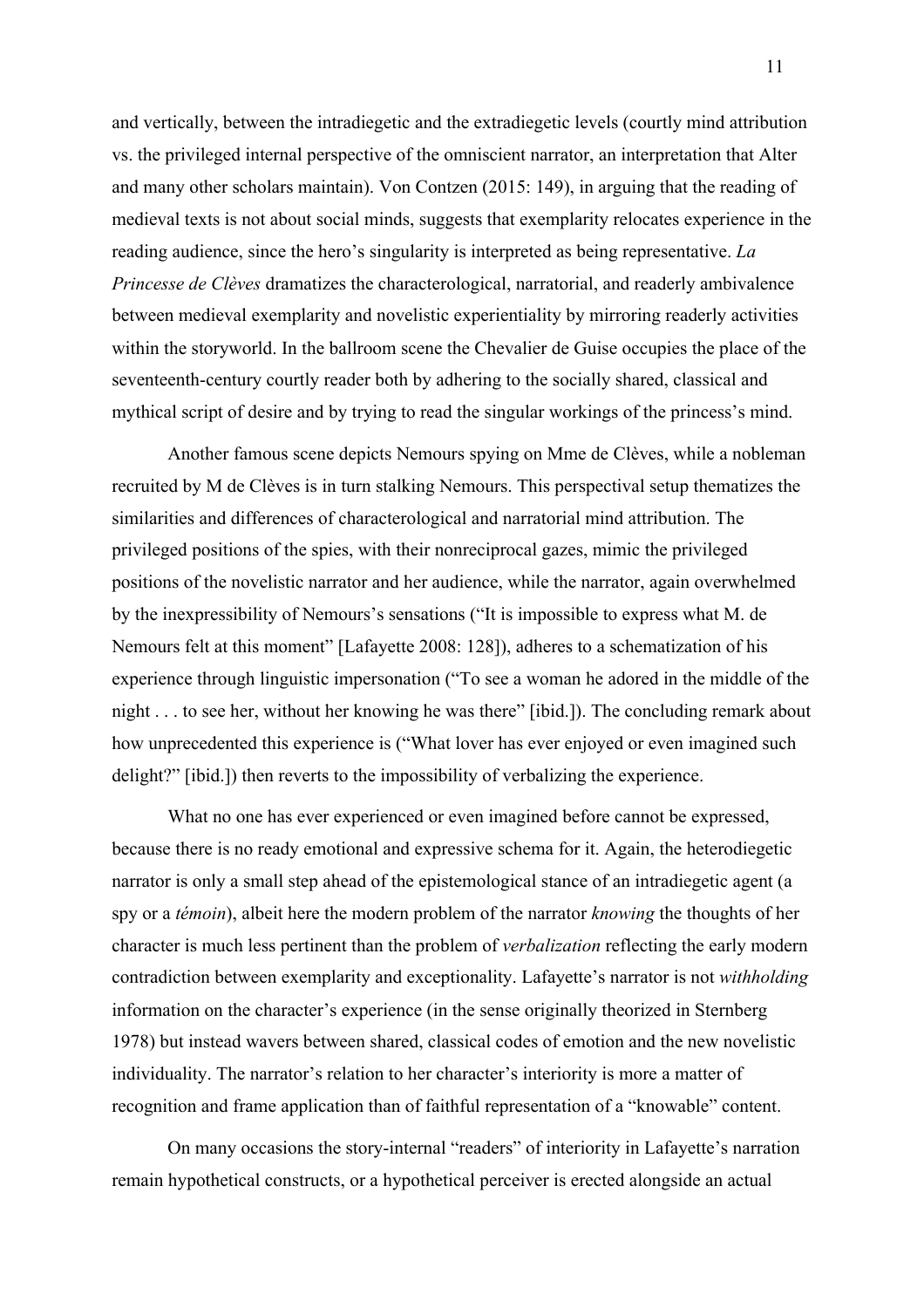focalizer, as when the princess learns from Mary Stuart, the unrivaled court gossip, that Nemours has rejected marital negotiations with the queen of England, Elizabeth I:

Le moyen de ne se pas reconnaître pour cette personne dont on ne savait point le nom et le moyen de n'être pas pénétrée de reconnaissance et de tendresse, en apprenant, par une voie qui ne lui pouvait être suspecte, que ce prince, qui touchait déjà son cœur, cachait sa passion à tout le monde et négligeait pour l'amour d'elle les espérances d'une couronne? Aussi ne peut-on représenter ce qu'elle sentit, et le trouble qui s'éleva dans son âme. Si Mme la Dauphine l'eût regardée avec attention, elle eût aisément remarqué que les choses qu'elle venait de dire ne lui étaient pas indifférentes; mais, comme elle n'avait aucun soupçon de la vérité, elle continua de parler, sans y faire de réflexion. (Lafayette 2005 [1678]: 68)<sup>8</sup>

The narrator, by convincing her audience that careful enough attention paid in the storyworld would have yielded similar knowledge about the princess's emotions as she herself possesses, is simultaneously setting up and tearing down the epistemological barriers between the members of the court and herself as the privileged heterodiegetic narrator. Again, the hypothetical focal position within the storyworld functions as an intermediary between intraand extradiegetic perception, suggesting that both are ultimately formed by the same framing cognitive and cultural schemata. As Daniel Hostert (2015: 175–76) notes in his reading of early modern English narratives, hypothetical focalization, as originally defined by Herman, may suggest a collective experience. As such, it is a narrative device that can, for example, relativize some knowledge about the storyworld without compromising the authority of the external narrator. Hostert's "diachronized" interpretation of Herman's theory is supported by evidence from *La Princesse de Clèves*. The hypothetical perceiver, someone capable of "regarder avec attention," is indeed everyone and anyone in the storyworld, verifying those schematic sketches of the characters' interiorities that nevertheless come into existence through privileged novelistic consciousness representation. All in all, the hypothesis of focalization in narrative constellations that would allow a personified, perceiving agent points toward the schematization of another person's consciousness at work both in the court and in the emerging novelistic discourse. These imagined or actual story-internal perceivers smooth over the literary-historical transition from social to novelistic mind attribution, but at the same time they also increase perspectival ambivalence and hence contribute to an anachronistically modernist feel.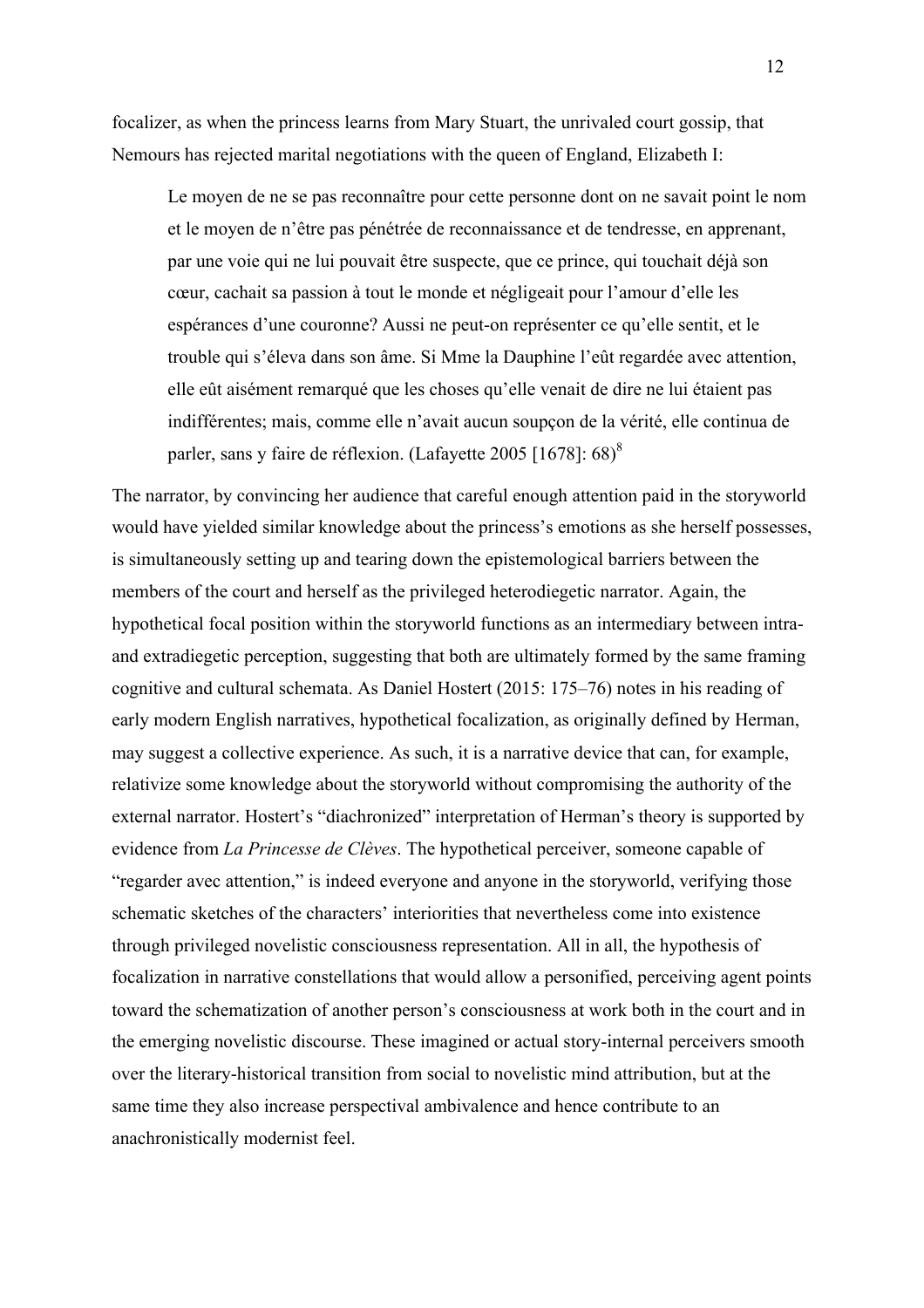### *La Princesse de Clèves* **II: Schematic Free Indirect Discourse**

Although intersecting perceptions and suggestive appearances form the core action of the novel, the narrator's most groundbreaking move away from social mind attribution toward novelistic invention concerns the verbalized consciousness, as it grows out of both the perspectival positioning of the narration with respect to the characters' deictic coordinates and the characters' keen surveillance of each others' reactions within the storyworld. Thus the second type of agential indecision that I consider central to the celebrated "modernity" of *La Princesse de Clèves* finds its revolutionary expression in the undeveloped, roughly schematized free indirect discourse. A transition from a mere perspectivization to an imitation of inner discourse can already be perceived in the above quoted passage describing Mme de Clèves's reaction to Mary Stuart's gossip, albeit in a linguistic form that seems to suggest hypothesis: "Le moyen de ne se pas reconnaître" ("How could she not recognize herself"). The expression "Le moyen de" is an archaic version of the interjection "Comment!" or "Combien!" ("How [much]!") that later became a conventional marker of free indirect discourse in French, yet here it still retains a sense of hesitancy, as if the narrator were rhetorically hypothesizing the exact amount and quality of the princess's emotional tumult. At the same time the interjective expressivity of the description suggests the presence of a *figural* voice—though only in an anachronistically modern reading attuned to detecting subjectivity markers in novelistic discourse. The same literalized reading of the subjunctive interjection, combined with an impression of double voicedness, applies to the opening example from "La Comtesse de Tende," where we find the narrator perplexed by the simultaneous schematicity and unimaginability of the cuckolded husband's feelings: "Mais que ne pensa-t-il point après l'avoir lue!"

When Lafayette's narrator repeatedly declares of her personages that "no one has ever experienced such pain" or when she emphasizes the inexpressibility of their feelings, she is not merely exaggerating, because in terms of the history of the novel, the verbal and narrative form given to these sentiments is indeed unprecedented. Fludernik (1996: 153–59), when tracing the evolution of consciousness representation within the framework of natural narratology, singles out Aphra Behn—not Lafayette—as the pioneering figure, since Behn's novelistic strategy was to internalize the dramatic monologue, a long-standing conventional technique for displaying a character's hidden intentions onstage. Yet if we wish to trace emergent modern narrative modes that thematize their double origins in exemplarity and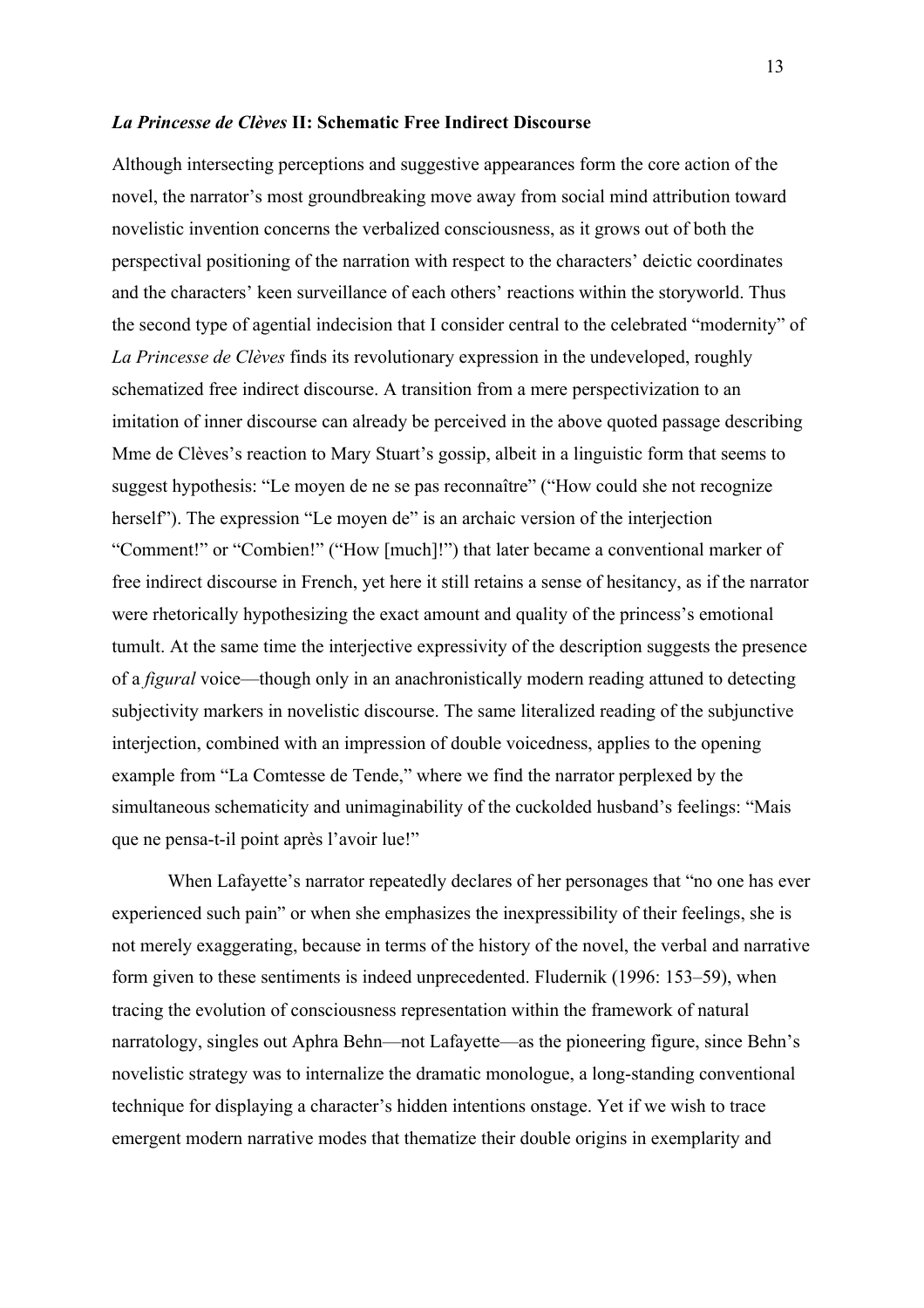exceptionality, Lafayette's half-chronicler, half-inventor narrator figure and her halfschematic, half-individual characters set an even better example than Behn.

However, instead of adhering to the mainstream of free indirect discourse studies—a subdiscipline of narratology emphatically dominated by readings of the nineteenth- and twentieth-century novel—we are better equipped to approach the undeveloped variants of free indirect discourse if we do so by way of Fludernik's (1993) theory of schematic language representation. The latter appears in a massive, linguistically oriented study of free indirect discourse that predates her natural narratology, explaining how the constructivist logic of frame application in reading and the corresponding strategies of schematization and typification in texts build interpretations atop previous experience and knowledge. With regard to the novel of the seventeenth and eighteenth centuries, one particularly interesting linguistic move in Fludernik's theory is the renunciation of an "original utterance" of which a free indirect discourse rendering would be a stylized, double-voiced repetition (as maintained by many a canonical free indirect discourse study based on the "translatability" of speech categories from direct to free indirect and indirect [see, e.g., McHale 1978]). For Fludernik, free indirect discourse, both in fiction and in naturally occurring storytelling, is an ostensible reproduction of an utterance that has never existed. The representation of another's speech in one's own discourse is always an approximation that conforms to communicative expectations framed by prototypical discourse schemata, a fiction that produces a sense of expressivity and thus the presence of the other's voice through a "linguistic hallucination" (Fludernik 1993: 453).

Fludernik's approach, emphasizing the lack of original verbalized interiority and treating the represented consciousness as an approximation built on narrative and discursive schemata, captures the essence of the early modern "mind" much more accurately than the internalizing and psychologizing "speech category approach." Thus Fludernik's linguistic theory ought to be reformulated to encompass a prominent *theme* in the history of the novel. Schematic language representation is not merely a structural reconstruction of the effect of language use but also a formal instantiation of a thematic problem, suggesting a particularly literary concept of subjectivity that rests on the tension between uniqueness and schematicity, between the particular and the universal.

The most illuminating example of free indirect discourse growing out of "natural" hypotheses and sociocultural framing—as well as of the peculiarly self-reflexive stance Lafayette's princess appears to be taking vis-à-vis her groundbreaking role as a novelistic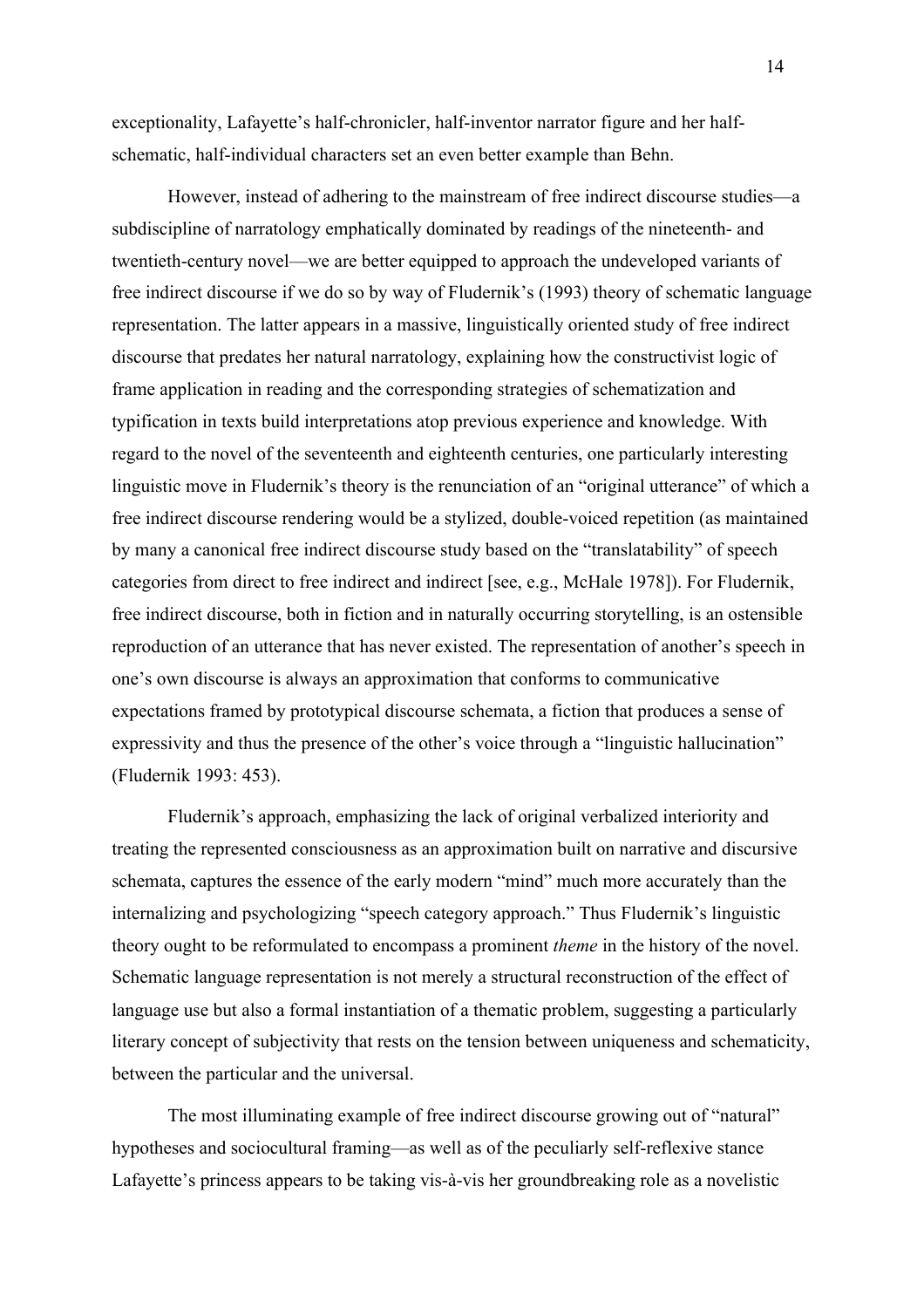mind—is in Mme de Clèves's reaction to a letter she mistakenly believes is addressed to Nemours.<sup>9</sup> The letter, written by an unidentified lady, circulates around the court as the ultimate *exemple inimitable* (inimitable example) of passionate expressivity *as textualized*, much like the letter writing manuals popular at the time.

Mme de Clèves lut cette lettre et la relut plusieurs fois, sans savoir néanmoins ce qu'elle avait lu. Elle voyait seulement que M. de Nemours ne l'aimait pas comme elle l'avait pensé, et qu'il en aimait d'autres qu'il trompait comme elle. *Quelle vue et quelle connaissance pour une personne de son humeur*, qui avait *une passion violente*, qui venait d'en donner des marques à un homme qu'elle en jugeait indigne et à un autre qu'elle maltraitait pour l'amour de lui! *Jamais affliction n'a été si piquante et si vive. . . . Enfin* elle pensait tout ce qui pouvait augmenter son affliction et son désespoir. *Quels retours* ne fit-elle point sur elle-même! *quelles réflexions* sur les conseils que sa mère lui avait donnés! *Combien se repentit-elle* de ne s'être pas opiniâtrée à se séparer du commerce du monde*.* . . . *Enfin*, elle trouva que tous les maux qui lui pouvaient arriver, et toutes les extrémités où elle se pouvait porter, étaient moindres que d'avoir laissé voir à M. de Nemours qu'elle l'aimait et de connaître qu'il en aimait une autre. Tout ce qui la consolait était de penser au moins, qu'après cette connaissance, elle n'avait plus rien à craindre d'elle-même, et *qu'elle serait entièrement guérie* de l'inclination qu'elle avait pour ce prince. (Lafayette 2005  $[1678]$ : 90–91; my emphasis)<sup>10</sup>

The English translation does not wholly capture the cumulative sense of urgency in the development of the princess's unwarranted judgment. The interrogative-looking interjections ("Quelle vue et quelle connaissance," "Quels retours," "Combien se repentitelle"), already familiar from previous examples, can be interpreted as markers of typification and schematization (Fludernik 1993: 398–414). The summarizing "Enfin" is also a schematization marker, indicating that whatever extraordinary anguish the princess feels, it nevertheless rests on experiential schemata shared by the narrator and her audience. Paradoxically, the accumulation of expressivity in this passage lures the reader into reading the apparently objective declaration "Never has pain been so piercing and sharp" as a product of the heroine's misguided mind, all the more so since it cancels out the previous schematization of the princess as "such and such a person," thus creating sufficient ambiguity in the discourse to produce a double-voice effect. A figural reading finds its ultimate proof in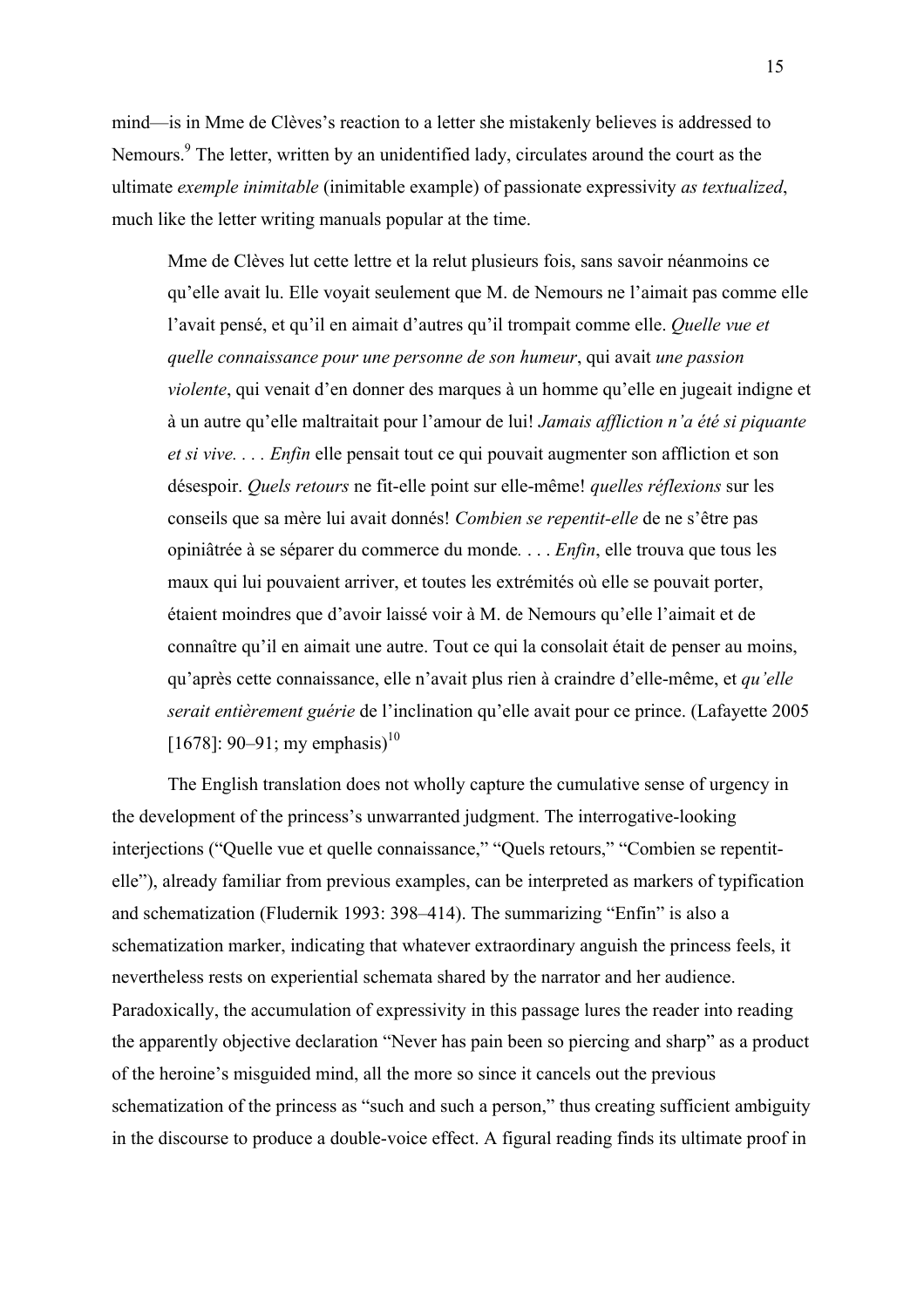the closing sentence of this passage ("she would be wholly cured"), presenting Mme de Clèves's fallacious, self-deceiving epiphany as a fact.

Furthermore, an intriguing rhetorical complication is provided by the expressive discourse of the letter preceding the representation of the heroine's emotional upheaval, for it appears as if the princess were appropriating the art of the letter writer to model her own interiority according to its normative aesthetic:

*Jamais douleur n'a été pareille à la mienne*. Je croyais que vous aviez pour moi *une passion violente*; je ne vous cachais plus celle que j'avais pour vous et, dans le temps que je vous la laissais voir tout entière, j'appris que vous me trompiez, que vous en aimiez une autre et que, selon toutes les apparences, vous me sacrifiiez à cette nouvelle maîtresse. . . . Je crus que si quelque chose pouvait rallumer les sentiments que vous aviez eus pour moi, c'était de vous faire voir que les miens étaient changés; mais de vous le faire voir en feignant de vous le cacher, et *comme si je n'eusse pas* eu la force de vous l'avouer. Je m'arrêtai à cette résolution; mais *qu'elle me fut difficile à prendre, et qu'en vous revoyant elle me parut impossible à exécuter!* (Lafayette 2005 [1678]: 88–89; my emphasis)<sup>11</sup>

Not only the apparent situations of the two ladies learning about the liaisons of their loved ones but also the discourse reflecting these situations are parallel through and through. The exclamatory interrogatives and subjunctives ("comme si je n'eusse pas," "qu'elle me fut difficile"), the accumulation of expressivity accompanied by a reference to "passion violente," and most strikingly, the assertion "Jamais douleur n'a été pareille à la mienne" followed immediately by "Jamais affliction n'a été si piquante et si vive," as if the two superlative expressions of pain neutralized each other and turned uniqueness into schematicity. This stylistic contagion gives rise to an interpretation of the princess as reliving the shame and the jealousy of the letter writer, which in turn makes the emergent free indirect discourse appear more like stylistic schematization than privileged narratorial access to the heroine's private mind. Again, the boundary between the figural and the narratorial is blurred but in a way distinct from the stock functions of empathy and irony conventionally attributed to free indirect discourse. The juxtaposition of epistolary and heterodiegetic narration materializes the fact that not only the narrator but also the protagonist is using external models to create expressivity and experientiality. Thus it is somewhat surprising that Lafayette scholarship, while paying exhaustive attention to the functioning of embedded courtly romance narratives as exempla for the princess's conduct and sentimental education,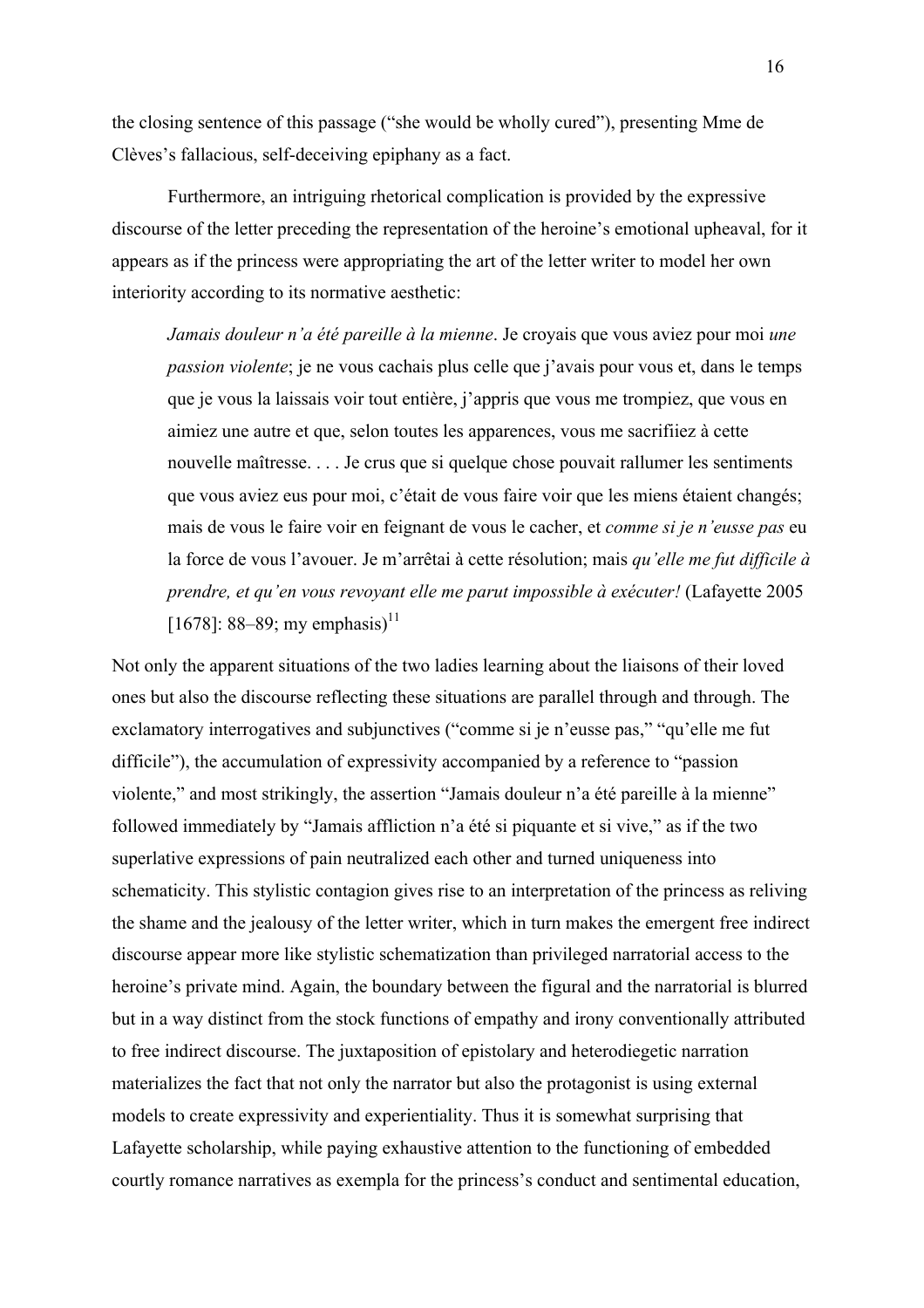remains reticent on this discursive mirror relation between the letter and the reaction (cf. Lyons 1989: 219–20; Campbell 1996: 158–9).

Who is representing whose consciousness, then, if the expressive discourse has no psychological origin but is based on imitation and approximation? A brief look at some eighteenth-century classics narrated by self-reflexive character narrators attests to the fact that the schematization and typification of one's *own* interiority was a recurrent strategy for coming to terms with otherwise "inexpressible" experiences and emotions. Samuel Richardson's (2001 [1740]: 83) Pamela in *Pamela; or, Virtue Rewarded*—famous for her artfulness in being able to craft, through letter writing, a narrative that turns her captivity into a prosperous marriage—is an example of how the apparently immediate rendering of consciousness in the poetics of the eighteenth-century novel is still prone to schematization:

"The unparalleled wickedness, stratagems, and devices, of those who call themselves gentlemen, yet pervert the designs of Providence in giving them ample means to do good, to their own everlasting perdition, and the ruin of poor oppressed innocence!"

Pamela's writing is fraught with conventional expressivity markers, but instead of enhancing a sense of immediacy, they rather promote the exemplarity of her experience as the ultimate trial of "poor oppressed innocence." While the early modern heterodiegetic narrator hardly has any epistemological privileges over her characters, the epistolary homodiegetic mode in turn flaunts authorial insight as the character narrator verbally crafts her own interiority. The juxtaposition of letters with heterodiegetic narration and free indirect discourse, a recurring compositional motif in the novels of the eighteenth and early nineteenth centuries (for example, in Jane Austen's *Pride and Prejudice* [1813], Aleksandr Pushkin's *Eugene Onegin* [1832], Johann Wolfgang von Goethe's *Elective Affinities* [1809]), materializes the emergence of the novelistic third person alongside the epistolary first person and allows stylistic exchange between the apparent psychological authority of the narrator and the seemingly innocent immediacy of the character's verbalized experience (see also Bray 2003). Comparably to the case of Mme de Clèves and the letter, Pamela's schematization of her own experience reflects an earlier moralistic commentary by the (occasional) authorial heterodiegetic narrator of *Pamela*: "And the Whole will shew the base Arts of designing Men to gain their wicked Ends; and how much it behoves the Fair Sex to stand upon their Guard against their artful Contrivances, especially when Riches and Power conspire against Innocence and a low Estate" (Richardson 2001 [1740]: 92).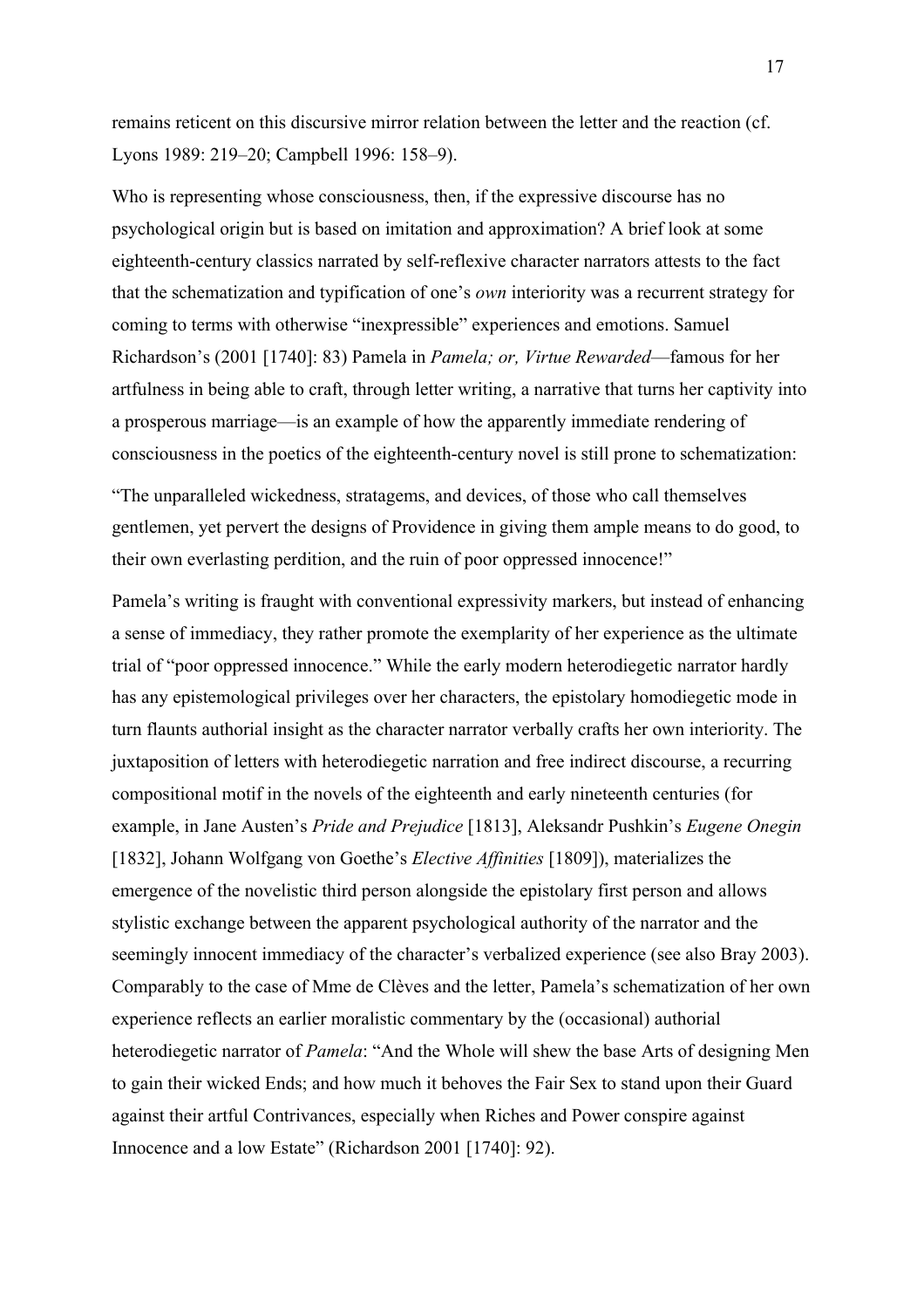What is more, the sentimental convention of the unique, hence inexpressible experience almost runs into its own impossibility in novels that also in other respects strain the verisimilitude of their communicative situations with loquacious character narrators endowed with implausibly good memories (diagnosed as "mnemonic overkill" by Cohn [1978: 162]). Abbé Prévost's (1971 [1731]: 58) *Manon Lescaut*, to take yet another example from the sentimental tradition, presents the Chevalier de Grieux reminiscing over his reaction to yet another good-bye letter left behind by the wanton Manon, who has—again—found a better life with a well-to-do elderly gentleman:

Je demeurai, après cette lecture, dans un état qui me serait difficile à décrire car j'ignore encore aujourd'hui par quelle espèce de sentiments je fus alors agité. Ce fut une de ces situations uniques auxquelles on n'a rien éprouvé qui soit semblable. On ne saurait les expliquer aux autres, parce qu'ils n'en ont pas l'idée; et l'on a peine à se les bien démêler à soi-même, parce qu'étant seules de leur espèce, cela ne se lie à rien dans la mémoire, et ne peut même être rapproché d'aucun sentiment connu. Cependant, de quelque nature que fussent les miens, il est certain qu'il devait y entrer de la douleur, du dépit, de la jalousie et de la honte. Heureux s'il n'y fût pas entré encore plus d'amour!<sup>12</sup>

The experience of rejection leaves not only the experiencing but also the narrating de Grieux perplexed and ostensibly "wordless." Paradoxically, the sentimental conventions for verbalizing unprecedented and inexpressible emotion develop into a ready-made schematic apparatus for consciousness representation in both homodiegetic and heterodiegetic narration—an apparatus, moreover, that is just as available to the characters inside the story world as it is to novelistic narrators trying to fabricate idiosyncratic fictional minds and experiences. The fact that the fictional mind *is* a product of language and nothing more finds its somewhat pathetic expression in de Grieux's list of extreme emotions ("la douleur, du dépit, de la jalousie et de la honte"). This novelistic condition—the ultimate discrepancy between language and experience—was to find its well-known pathological culmination in Gustave Flaubert's *Madame Bovary* (1999 [1857]: 97): "Et Emma cherchait à savoir ce que l'on entendait au juste dans la vie par les mots de *félicité*, de *passion* et d'*ivresse*, qui lui avaient paru si beaux dans les livres."<sup>13</sup>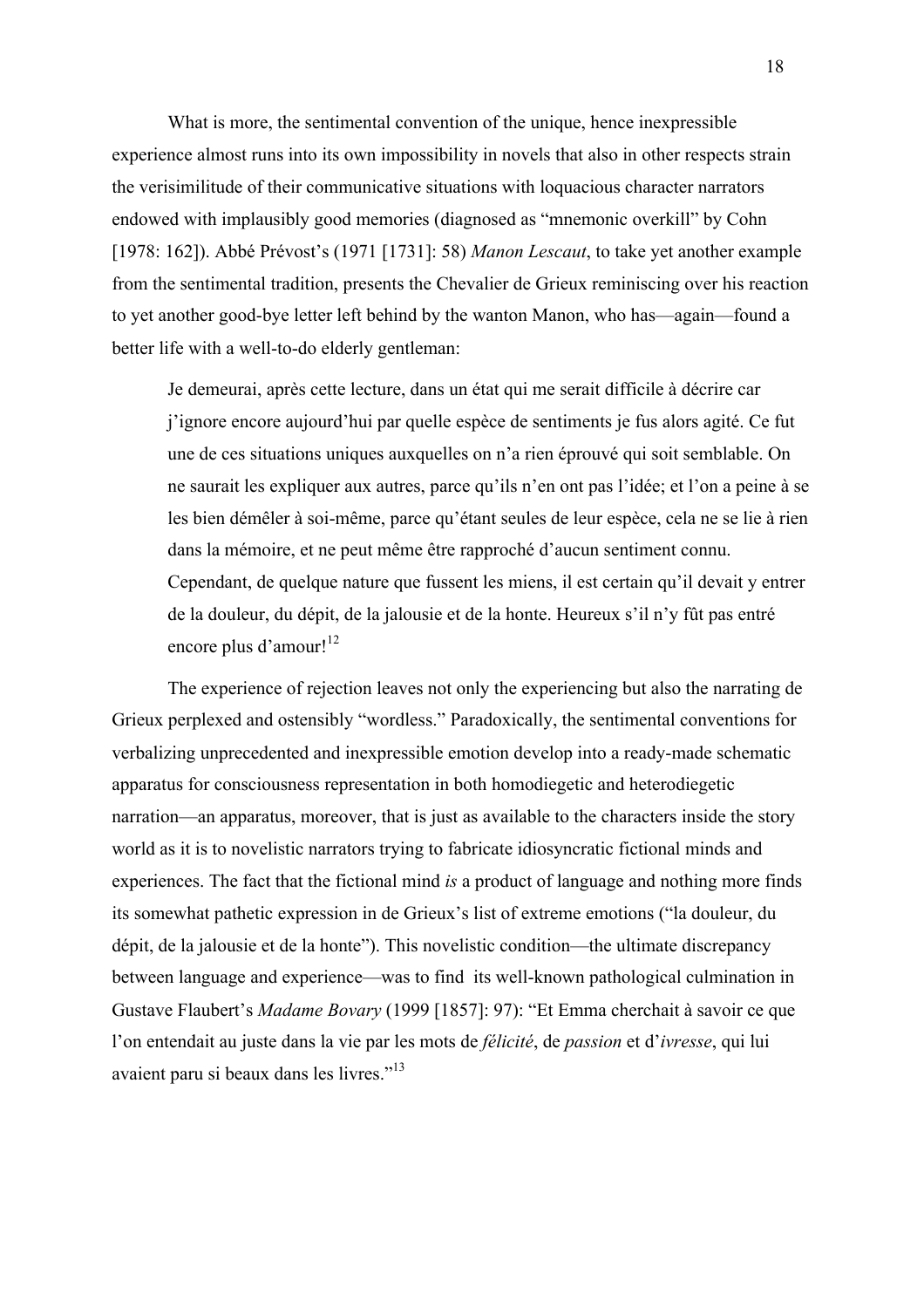#### **Conclusion and an Attempt at Synchronization**

A narratological analysis of the anxiety of seventeenth- and eighteenth-century characters in their quests for internalized, idiosyncratic language reveals to the twenty-first century reader the ultimate conventionality of our modernist reading practices attuned to individuating emotions and experiences. Yet the typicality model, foregrounded by the early psychological and sentimental novel, can be argued to still function in the production and interpretation of novels alongside the fidelity model, just as Fludernik maintains is happening when an embedded vocal position occurs in language use. Although Fludernik's theory of schematization and typification shares the same cognitive-theoretical principles of prototypicality and frame application as subsequent cognitive-narratological theories that contest the exceptionality thesis, the argument I have developed in this essay does not lend unequivocal support to Herman's accessibility and mediation arguments. It seems that the narratological scholarship on literary minds, when discussing the force of literary conventions, recognizes only the fidelity model, which, as such, can be too easy a target of cognitive approaches.

To my mind, the most astute critical response to Herman's mediation argument is made by Stefan Iversen (2013: 147), who, while expressing his approval for the accessibility argument and its foundation in contemporary anti-Cartesian philosophy of mind, remarks on the different phenomenologies of social interaction and the reading of fictional minds: "Real life offers [actual] persons but metaphorical readings, while written texts offer literal readings but no actual persons." Iversen rightly points out that Herman's logic of argumentation selfcontradictorily foregrounds both the immediate ease with which we construct thoughts and intentions for other people in everyday exchange (accessibility) and the similarity of our interpretative efforts (mediation) to make sense of literary and actual people alike. If inferring real minds is usually as effortless and automatized as contemporary philosophy of mind claims it is (e.g., Hutto 2008), how apt is the metaphor of "mind reading" after all? The mechanisms of schematic consciousness representation analyzed in this essay have their roots in universal cognitive principles but take shape inseparably from the textual, narrative, and thematic conventions of producing and reading literature.

Furthermore, Iversen's remark on the artificiality of agency ("no actual persons") ties in with the problem of the "empty center" or the "missing original" in the theory of schematic language representation, a linguistic metaphor that finds its material, ontological, and epistemological manifestation in fiction. The phase of the early psychological and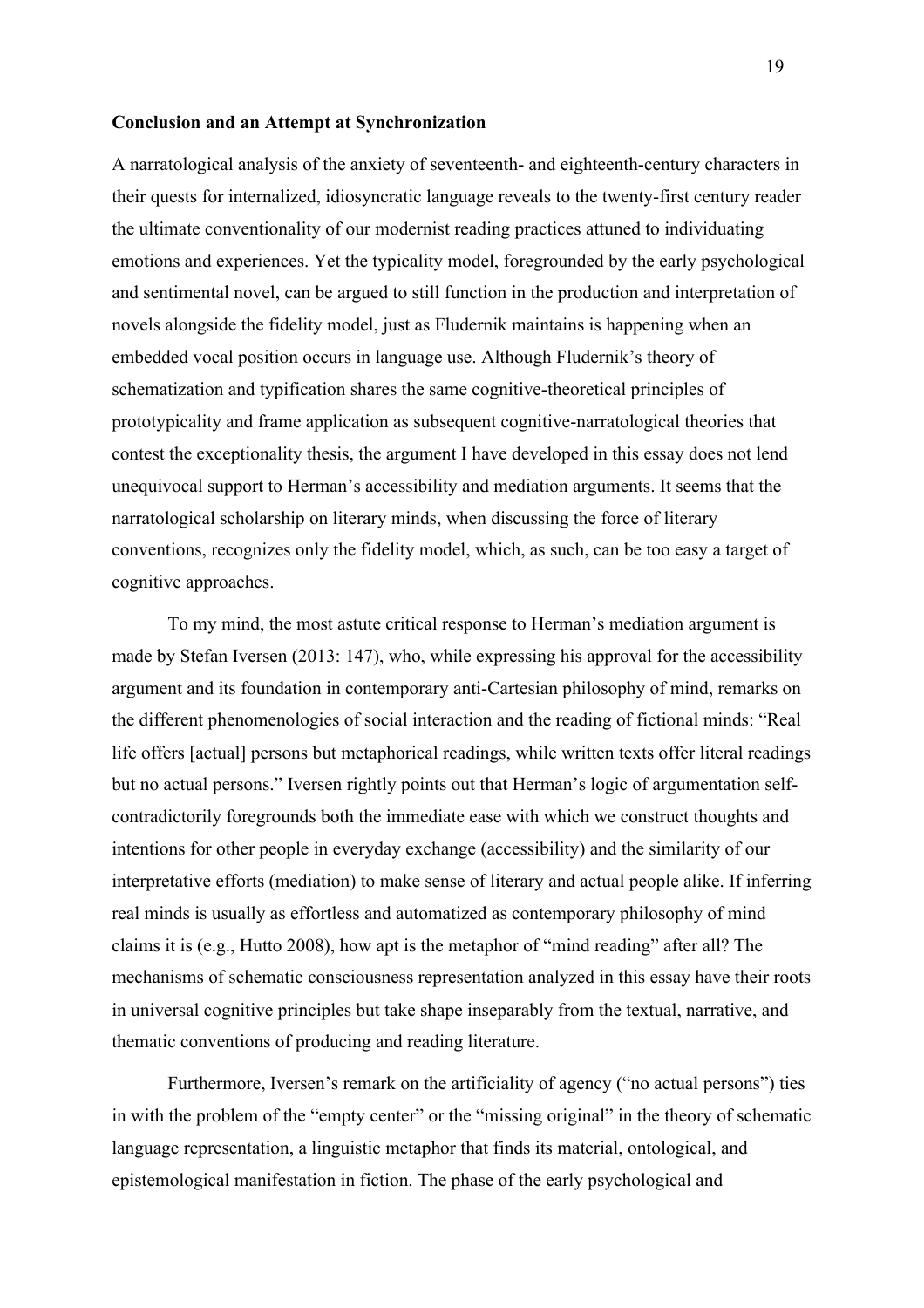sentimental novel with its amateurish narrators and inexpressible and unprecedented feelings and the simultaneous copying of and resistance to moral exempla passed, but the problem of the missing original experience or mental "utterance" remains at the heart of all literary representations of consciousness and experience. *La Princesse de Clèves* and all the other novels discussed in this essay display cultural and narrative generators of experientiality at work around this empty center. This generator consists of the courtly social maxims and exempla, the sentimental and self-fashioning register of letter writing, and the new, modern pull toward novelistic invention. A diachronic emphasis on the lack of original "raw feels" or qualia (as Herman [see, e.g., 2009: 152–53] and other cognitive narratologists would put it) in consciousness representation effectively challenges any straightforward distinction between naturally occurring and invented minds. Yet the dialogic relation between the mental history of Western culture and the diachronies of literary form is—and has to be—a complex object of analysis, and it should not be reduced to a mere mirror relation. After all, precisely the discrepancy between literary models and real life became the hallmark theme of many realist and modernist novels in the wake of Lafayette, Richardson, Prévost, Goethe, and Austen, a theme that generated ever more singular fictional minds struggling to overcome emotional and experiential clichés.

## **References**

Alter, Robert

1989 *The Pleasures of Reading in an Ideological Age* (New York: Simon and Schuster).

Barthes, Roland

1972 *Le degré zéro de l'écriture* (Paris: Seuil).

Bray, Joe

2003 *The Epistolary Novel: Representations of Consciousness* (London: Routledge).

Brooks, Peter

1993 *Body Work: Objects of Desire in Modern Narrative* (Cambridge, MA: Harvard University Press).

Campbell, Joseph

1996 *Questions of Interpretation in La Princesse de Clèves* (Amsterdam: Rodopi).

Cohn, Dorrit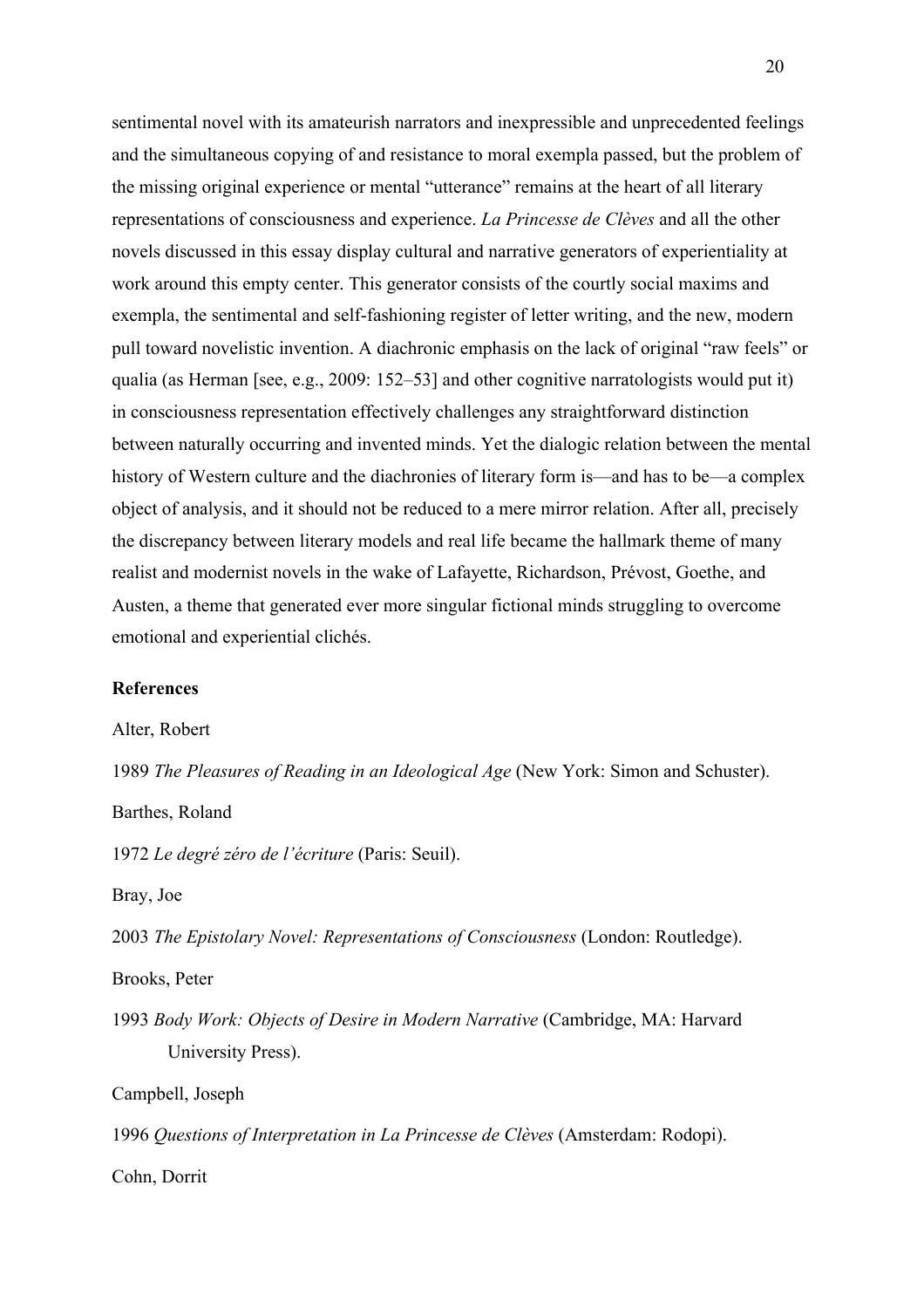1978 *Transparent Minds: Narrative Modes for Presenting Consciousness in Fiction* (Princeton, NJ: Princeton University Press).

Culler, Jonathan

1975 *Structuralist Poetics: Structuralism, Linguistics, and the Study of Literature* (London: Routledge and Kegan Paul).

Dawson, Paul

2013 *The Return of the Omniscient Narrator: Authorship and Authority in Twenty-First Century Fiction* (Columbus: Ohio State University Press).

Flaubert, Gustave

1999 [1857] *Madame Bovary* (Paris: Librarie Générale Français).

2003 *Madame Bovary*. Translated by Geoffrey Wall (London: Penguin).

Fludernik, Monika

1993 *The Fictions of Language and the Languages of Fiction: The Linguistic Representation of Speech and Consciousness* (London: Routledge).

1996 *Towards a "Natural" Narratology* (London: Routledge).

2003 "The Diachronization of Narratology," *Narrative* 11, no. 3: 331–48.

2014 "Collective Minds in Fact and Fiction: Intermental Thought and Group Consciousness in Early Modern Narrative," *Poetics Today* 35, no. 4: 689–730.

François, Anne-Lise

2008 *Open Secrets: The Literature of Uncounted Experience* (Stanford, CA: Stanford University Press).

Genette, Gérard

1968 "Vraisemblance et motivation," *Communications* 11, no. 1: 5–21.

Greenberg, Mitchell

1992 *Subjectivity and Subjugation in Seventeenth-Century Drama and Prose: The Family Romance of French Classicism* (Cambridge: Cambridge University Press).

Herman, David

2009 *Basic Elements of Narrative* (Oxford: Wiley-Blackwell).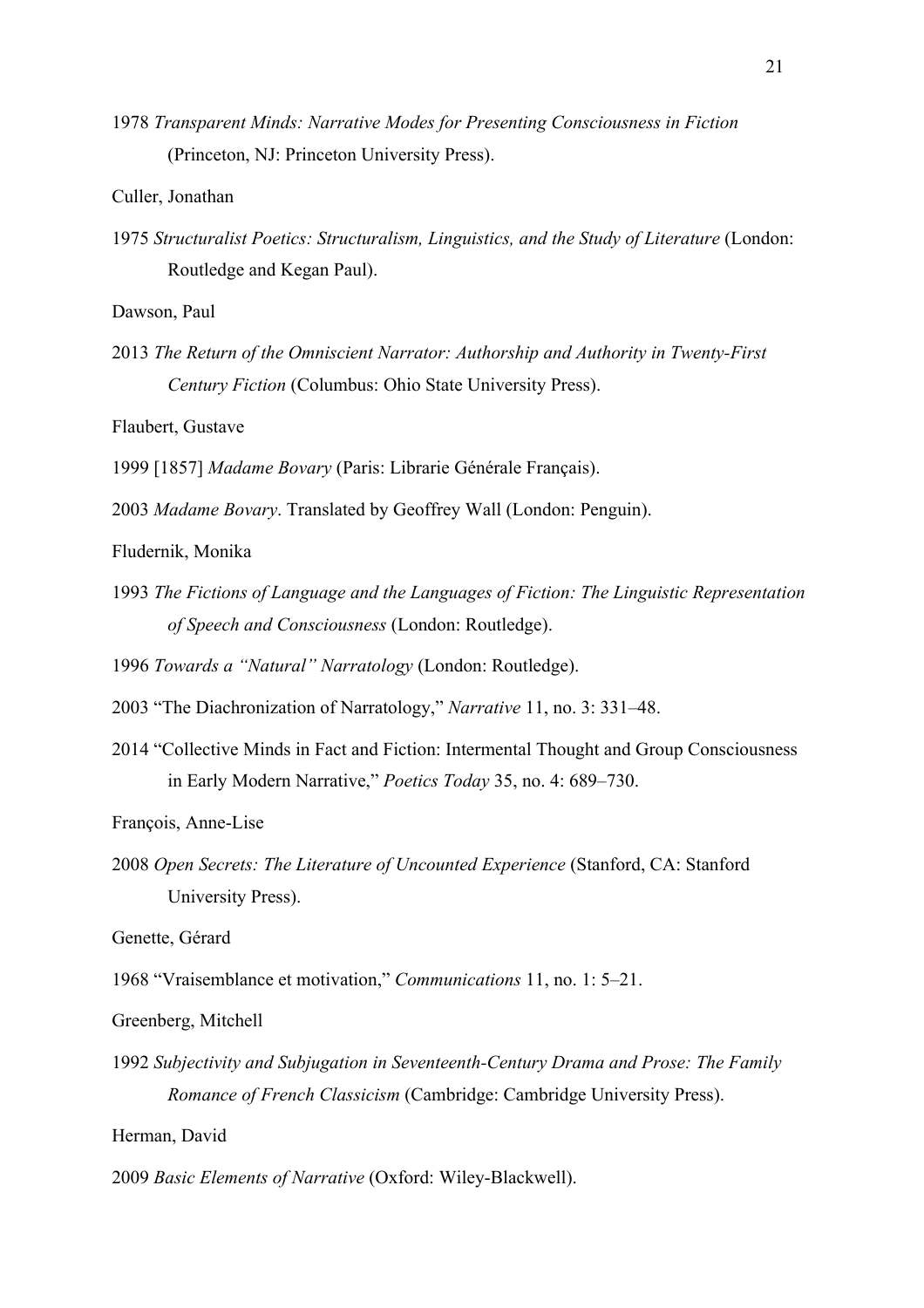2011 "Introduction." In *The Emergence of Mind: Representations of Consciousness in Narrative Discourse in English*, edited by David Herman, 1–40 (Lincoln: University of Nebraska Press).

Hostert, Daniel

2015 "Certaine Tales in Sundry Fashions: Social Minds and Hypothetical Focalization in Early Modern Narratives," *Narrative* 23, no. 2: 169–82.

Hutto, Daniel D.

2008 *Folk Psychological Narratives: The Sociocultural Basis of Understanding Reasons* (Cambridge, MA: MIT Press).

Iversen, Stefan

2013 "Broken or Unnatural? On the Distinction of Fiction in Non-conventional First Person Narration." In *The Travelling Concepts of Narrative*, edited by Mari Hatavara, Lars-Christer Hydén, and Matti Hyvärinen, 141–62 (Amsterdam: Benjamins).

Kauffman, Linda S.

1986 *Discourses of Desire: Gender, Genre, and Epistolary Fictions* (Ithaca, NY: Cornell University Press).

Kukkonen, Karin

2014 "The Minds behind the Mask: Reading for Character in the Masquerade," *Neophilologus* 98, no. 1: 161–76.

Lafayette, Madame de [Marie Madeleine Pioche de la Vergne]

1825 [1664] "La Comtesse de Tende." In *Œuvres complètes* (Paris: Moutardier).

2005 [1678] *La Princesse de Clèves* (Paris: Gallimard).

2008 *The Princesse de Clèves, The Princesse de Montpensier, The Comtesse de Tende*. Translated by Terence Cave (Oxford: Oxford University Press).

Lanser, Susan Sniader

1992 *Fictions of Authority: Women Writers and Narrative Voice* (Ithaca, NY: Cornell University Press).

Lyons, John D.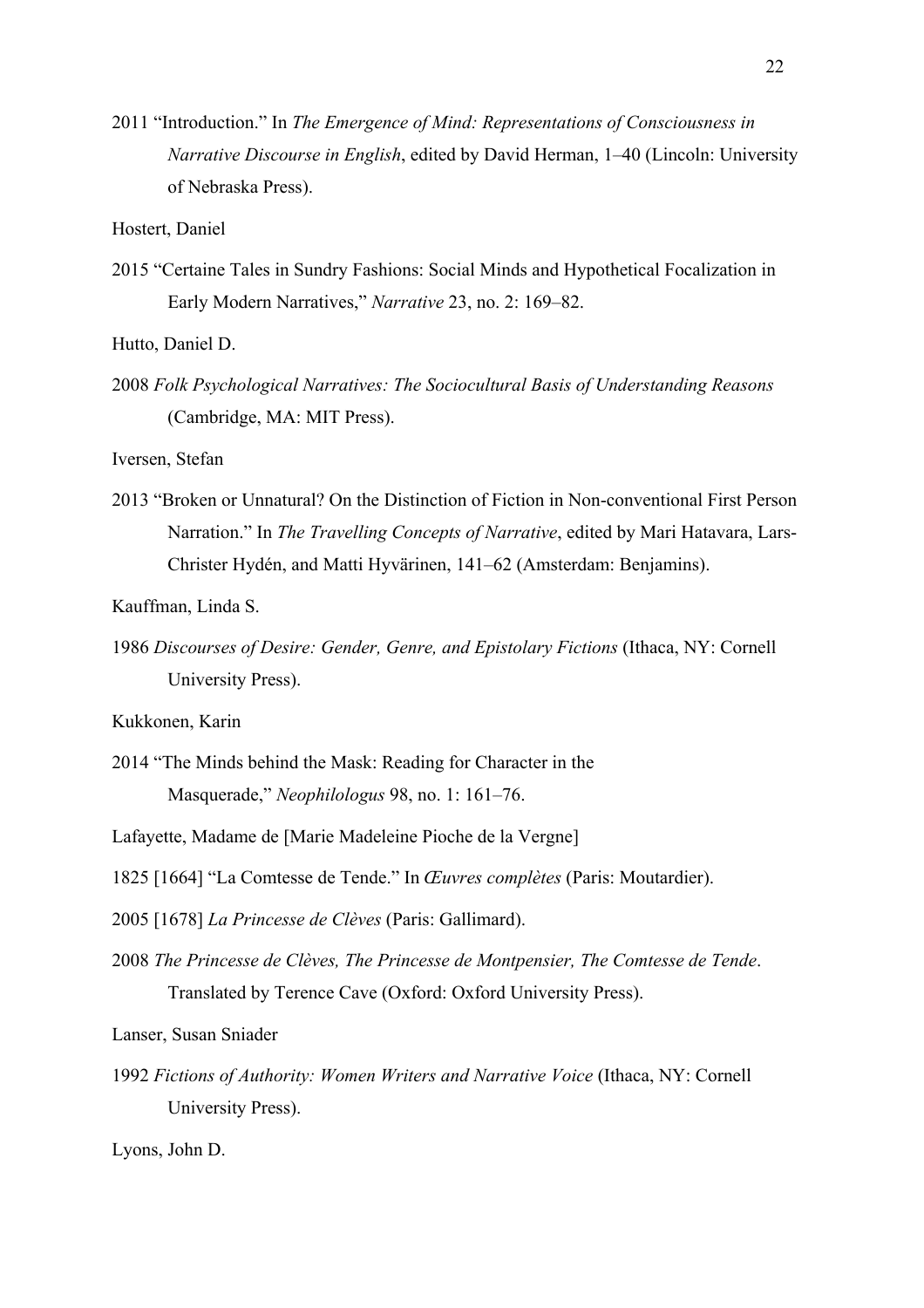1989 *Exemplum: The Rhetoric of Example in Early Modern France and Italy* (Princeton, NJ: Princeton University Press).

Mäkelä, Maria

- 2006 "Possible Minds: Constructing—and Reading—Another Consciousness as Fiction." In *Free Language, Indirect Translation, Discourse Narratology: Linguistic, Translatological, and Literary-Theoretical Encounters*, edited by Pekka Tammi and Hannu Tommola, 231–60 (Tampere, Finland: Tampere University Press).
- 2011 "Masters of Interiority: Figural Voices as Discursive Appropriators and as Loopholes in Narrative Communication." In *Strange Voices in Narrative Fiction*, edited by Per Krogh Hansen, Stefan Iversen, Henrik Skov Nielsen, and Rolf Reitan, 191–218 (Berlin: de Gruyter).

McClure, Ellen

2007 "Cartesian Modernity and *The Princesse de Clèves*," *Seventeenth-Century French Studies* 29, no. 1: 73–80.

McHale, Brian

1978 "Free Indirect Discourse: A Survey of Recent Accounts," *PTL* 3, no. 2: 249–87.

2012 "Transparent Minds Revisited," *Narrative* 20, no. 1: 115–24.

Muratore, Mary Jo

1994 *Mimesis and Metatextuality in the French Neo-classical Text: Reflexive Readings of La Fontaine, Molière, Racine, Guilleragues, Madame de La Fayette, Scarron, Cyrano de Bergerac, and Perrault* (Geneva: Droz).

Nelles, William

2006 "Omniscience for Atheists; or, Jane Austen's Infallible Narrator," *Narrative* 14, no. 2: 118–31.

Nünning, Vera

2012 "Voicing Criticism in Eighteenth-Century Novels by Women: Narrative Attempts at Claiming Authority." In *English Past and Present: Selected Papers from the IAUPE Malta Conference in 2010*, edited by Wolfgang Viereck, 81–107 (Frankfurt am Main: Lang).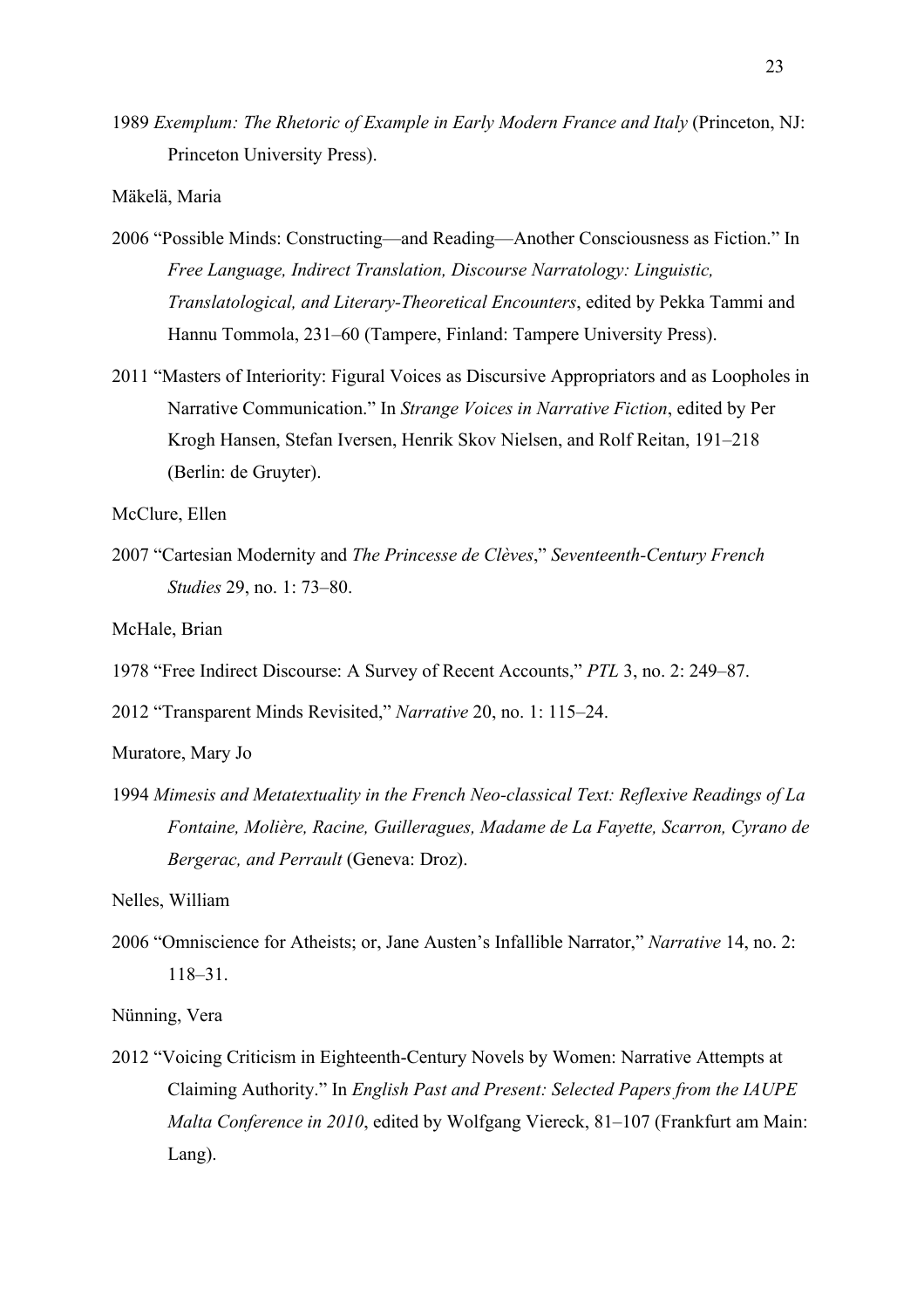Palmer, Alan

2004 *Fictional Minds* (Lincoln: University of Nebraska Press).

2010 *Social Minds in the Novel* (Columbus: Ohio State University Press).

Prévost, Abbé

1978 [1731] *Manon Lescaut* (Vanves, France: Brodard and Taupin).

2004 *Manon Lescaut*. Translated by Angela Scholar (Oxford: Oxford University Press).

Prince, Gerald

1992 *Narrative as Theme: Studies in French Fiction* (Lincoln: University of Nebraska Press).

Richardson, Samuel

2001 [1740] *Pamela; or, Virtue Rewarded* (Oxford: Oxford University Press).

Sternberg, Meir

1978 *Expositional Modes and Temporal Ordering in Fiction* (Bloomington: Indiana University Press).

von Contzen, Eva

2015 "Why Medieval Literature Does Not Need the Concept of Social Minds: Exemplarity and Collective Experience," *Narrative* 23, no. 2: 140–53.

*This article was written during a research period in my postdoctoral project "Voice as Experience: Life-Storying in Contemporary Media, 2014–2017" (no. 276656), funded by the Academy of Finland. I wish to thank the special issue editor Paul Dawson and the anonymous reader for their invaluable comments on the manuscript and Dawson especially for coining the term fidelity model, which I immediately appropriated to support my own argument in this essay and will continue to use in future contexts.*

1. "Agitated and afflicted, as one can imagine: he thought everything that was natural to think in such circumstances; all he could think of was murdering his wife" (Lafayette 2008: 203).

2. "It is difficult to imagine the thoughts that came into his mind at that moment. The violent state he was in would have led anyone who had been present to believe that he had lost his reason or was about to die. Jealousy and well-founded suspicions ordinarily prepare husbands for their misfortunes; it may even be that they always have their doubts; yet they are spared the certainty afforded by an open confession, which it is beyond our capacity to comprehend" (Lafayette 2008: 203).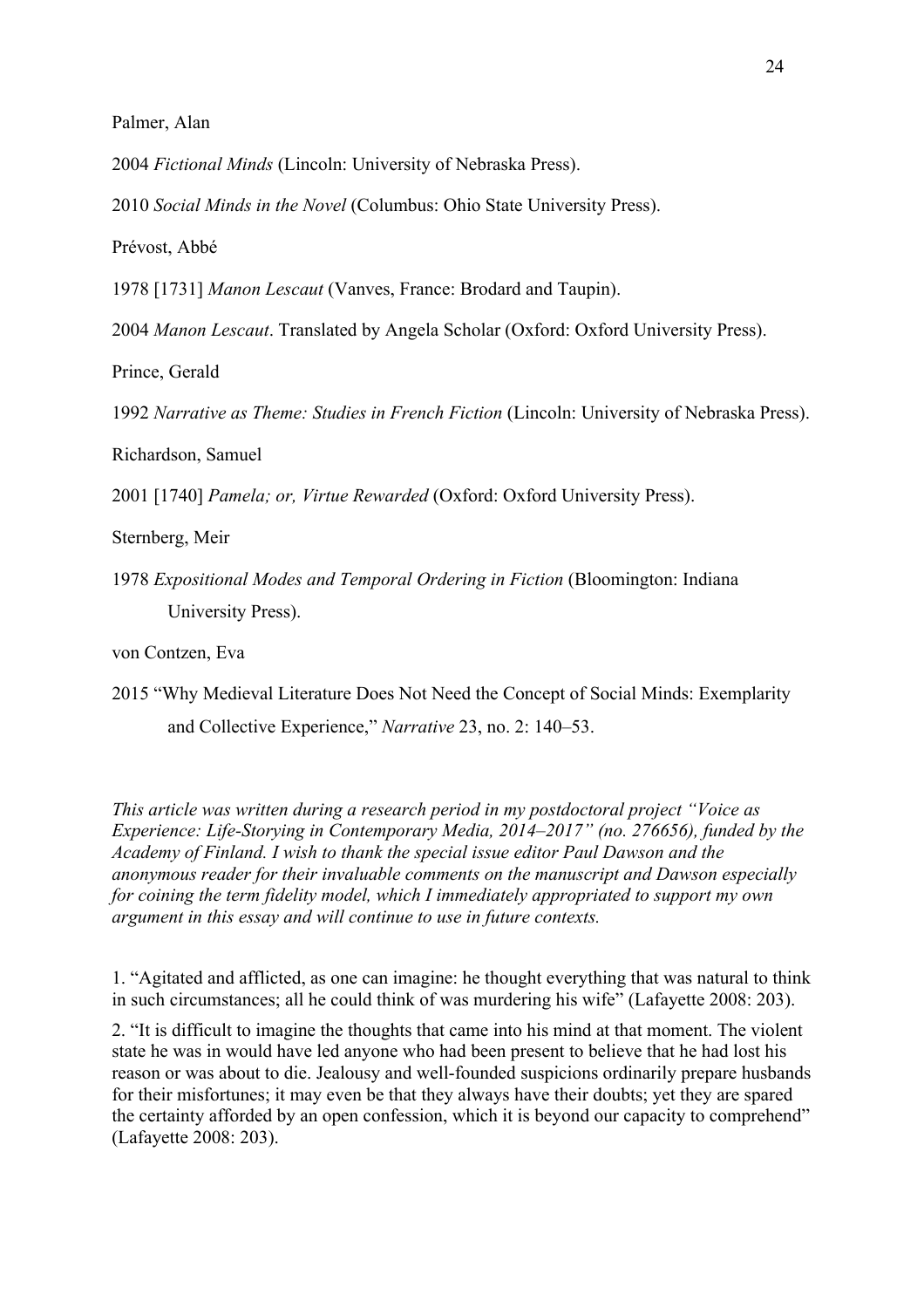3. As several studies on eighteenth- and nineteenth-century heterodiegetic narrators attest, there is of course no straightforward diachronic trajectory from unknowing to all-knowing narrators. See, e.g., Kukkonen 2014; Lanser 1992; Nelles 2006; Nünning 2012. Strategic limitations in narratorial "omniscience" continue to be an important compositional and rhetorical means in contemporary fiction as well. See Dawson 2013.

4. "The ball began and, as she was dancing with M. de Guise, *there was a loud noise over by the door* of the ballroom as of people giving way to *someone* coming in. Mme de Clèves finished dancing, and while she was looking round to find someone she intended to take as a partner, the King called to her to take *the person who had just arrived. She turned and saw a man* she felt at once could be no other than M. de Nemours stepping over a chair to make his way to where the dancing was. *He had such presence that it was difficult not to be taken aback on seeing him when one had never seen him before*, especially that evening, when the care he had taken to dress elegantly added still more lustre to his appearance; but it was also difficult to see Mme de Clèves for the first time without being amazed" (Lafayette 2008: 23; my emphasis).

5. "The Chevalier de Guise, who still worshipped her, was at her feet, and what had just taken place caused him the sharpest pain. He took it as an omen that fate meant M. de Nemours to fall in love with Mme de Clèves. Whether her face had really betrayed some inner turmoil or whether jealousy had caused the Chevalier de Guise to see more than was there, he believed that she had been affected by the sight of the prince" (Lafayette 2008: 24).

6. See also Iversen 2013 for a similar critique of Herman's mediation argument**{au: Please provide a citation. Not needed anymore, citation provided in the body text}** and the unproblematic pairing of mind reading and the reading of a text.

7. "There could be no other story like mine in the world, no other woman capable of doing such a thing! Chance cannot have made someone invent it; no one has ever imagined it, the thought has never come into anyone's head but mine" (Lafayette 2008: 110).

8. "How could she not recognize herself as the person whose name no one knew? How could she fail to be overwhelmed with gratitude and tenderness on learning, by a route which could not be suspect to her, that M. de**{au: Correct, as elsewhere? That's right}** Nemours, who had already touched her heart, was hiding his passion from all the world and neglecting the prospect of a crown because he loved her? Thus it is impossible to describe what she felt, the confusion that arose in her soul. If Mme La Dauphine had looked at her carefully, she would easily have perceived that the things she had just said were not indifferent to her; but, as she had not the least suspicion of the truth, she went on talking without giving the matter any thought" (Lafayette 2008: 53).

9. I present a parallel analysis of this passage in "Masters of Interiority: Figural Voices as Discursive Appropriators and as Loopholes in Narrative Communication" (Mäkelä 2011) to demonstrate how the rhetorical intention and artfulness of epistolary self-expression translate into modern heterodiegetic narration through the expressivity markers of free indirect discourse.

10. "Mme de Clèves read and reread this letter several times without, however, understanding it at all. She only saw that M. de Nemours was not in love with her as she had thought and that he loved other women whom he deceived as he was deceiving her. *For a person of her temperament*, who was in the grip of a *violent passion*, who had just betrayed signs of it to a man she judged unworthy of being loved and to another whom she was ill-treating for his sake—*for such a person*, to see and to know such things was terrible indeed. *Never has pain been so piercing and sharp.* . . . Her mind fastened to everything, *in fact*, that could possibly